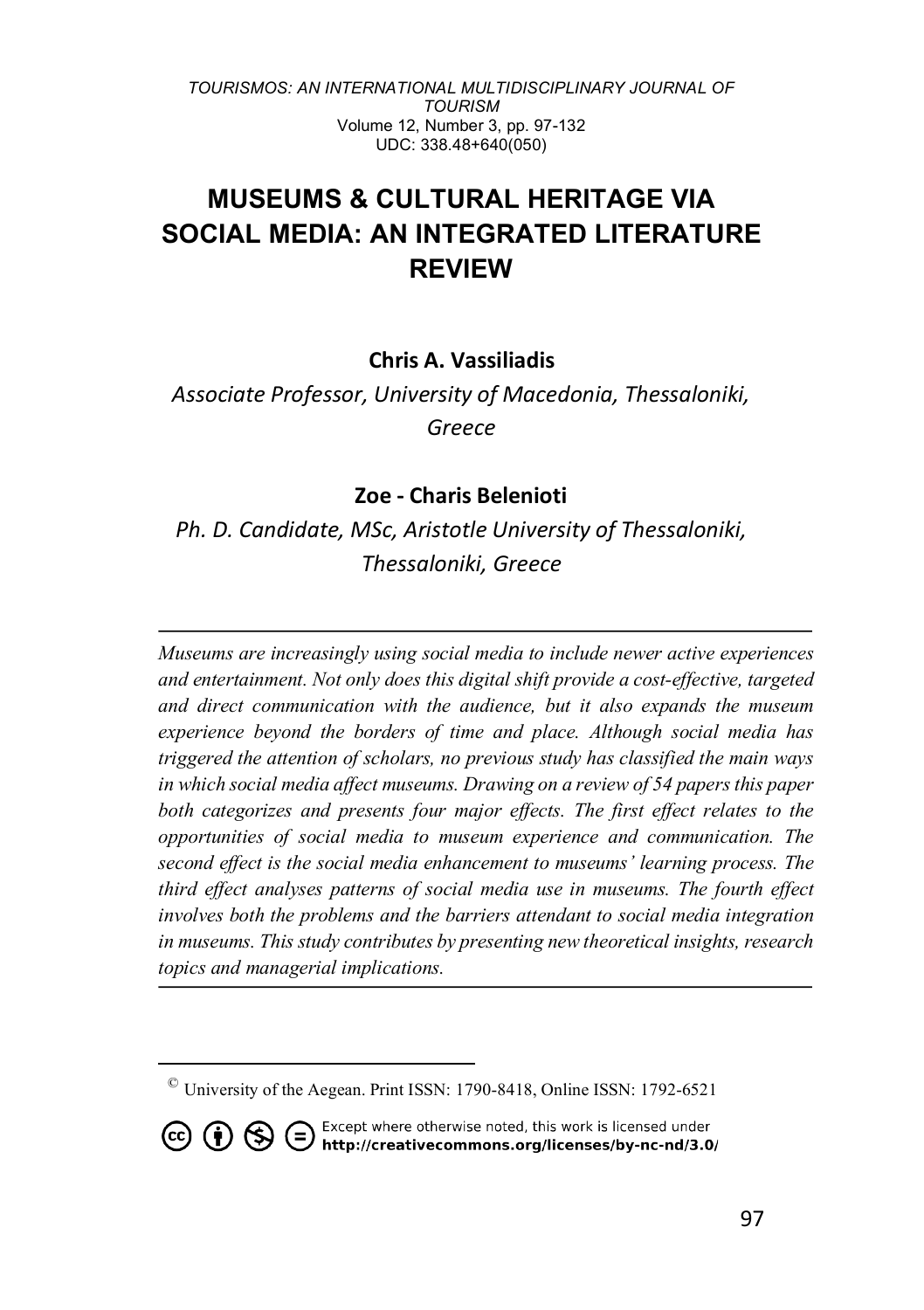**Keywords:** *social media, museums, arts marketing, NPOs, cultural tourism, e- marketing*

### **INTRODUCTION**

Museums are the most representative example of cultural production (Venkatesh & Meamber 2006). Venkatesh and Meamber define cultural production as "the creation, diffusion, and consumption of cultural products" (Venkatesh & Meamber, 2006:11). Museums play a vital role in a country's sustainable development, branding and net growth (Passebois & Aurier, 2004; Anholt, 2008; Pratt, 2012). For example, UK Museums account for 0.4 per cent of UK GDP (http://www.museumsassociation.org/; Museum Association, 2011). At the same time, museums are now competing with various cultural institutions and entertainment facilities (Kim, 2012; Fletcher & Lee, 2012; Hausmann, 2012a). The positive prospects of this market, along with the increasing competition and technological advances have totally changed the nature of museums introducing a new museum profile and experience (McLean, 1995; Kawashima, 1998). This new profile of museums has two main components: the emergence of the cultural marketing and the impact of social media.

First, several studies acknowledge the differences in arts organisations (e.g. museums and galleries) between their procedures and those of the profit-making enterprises. Thus, marketing scholars recognizing the unique characteristics of cultural product and the differences between traditional marketing and arts marketing introduced the definition of "cultural marketing" (Passebois& Aurrier, 2004; Botti 2000; Colbert, 2003; Colbert& Courchesne, 2012). Moreover, Rentschler and Osborne (2008) identify that more and more creative industries align themselves to the new wave of the "artetainment/ edutainement" marketing strategy, in which art is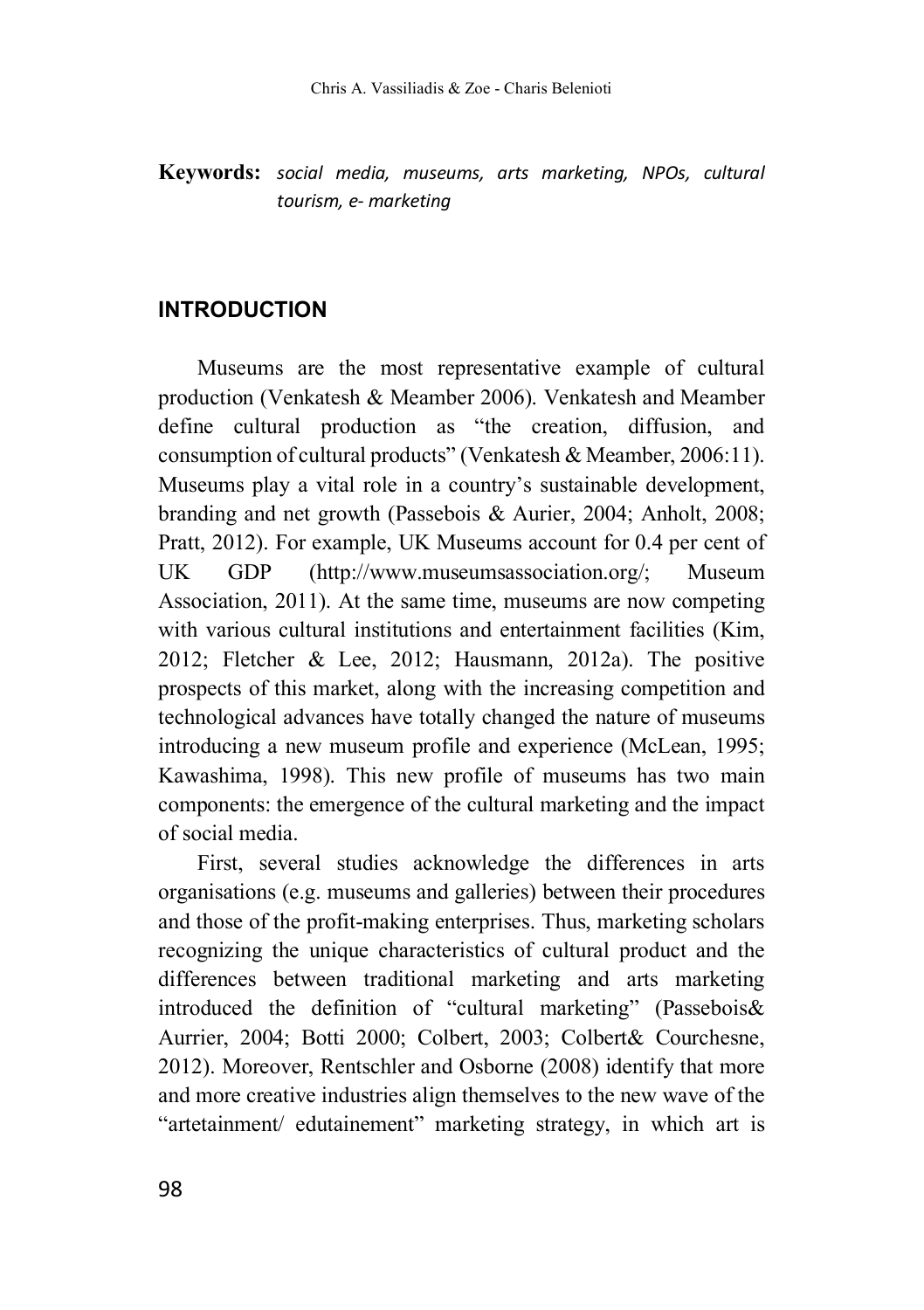communicated through entertainment. In contrast, Resnick, (2004) disagrees about the involvement of amuse and entertainment (artetainment / edutainement) in the cultural product.

Second, Web 2.0 has created new opportunities and challenges for art organisations. Museums are now called upon adapt to the new digital era and captivate audiences online (Colbert & Courchesne, 2012; Kotler, 2001; Hume & Mills, 2011). More and more museums are increasingly adopting the digitalisation and personalisation coming from Web 2.0 (Russo et al. 2009). This digital transformation is now expanding the relations between museums and visitors. Consequently, visitors seek information anytime and anywhere. Moreover, Lepouras and Vassilakis (2004) argue that Web 2.0 leads museums to the new stream of edutainment (education+entertainment provided by combination of museum and web tools). This new stream boosts visitors' engagement in the offline environment and it provides new educational opportunities (Marty, 2011). Typical examples of edutainment constitute the personal digital collections such as Getty Museums at Tate, Educators Online at the Museum of Fine Arts, Boston, Learning@Whitney at Whitney Museum of American Art, and RFID application at the Science Museum in London.

At the same time, "social media applications are becoming the new communication status quo" (Belenioti et al., 2014:1). Social media offer a dialogic, well targeted and economic communication. Social media instruments have extended the notion of interaction. Social media also provide visitors with new chances of interaction beyond the offline museum via the 3D museums' representation or the artifacts such as social media and Video, e- database and digital museums' collections (Marty, 2008; Jafari et al., 2013; Lepouras & Vassilakis, 2004; Arends et al., 2009; Weilenmann et al., 2013). However, social media emerge crucial challenges for museums managers. First, museums lag to create a dialogic communication via social media. Similarly, Quinton and Fennemore (2013) observe that though NPOs have integrated Web 2.0 tools, they have adopted one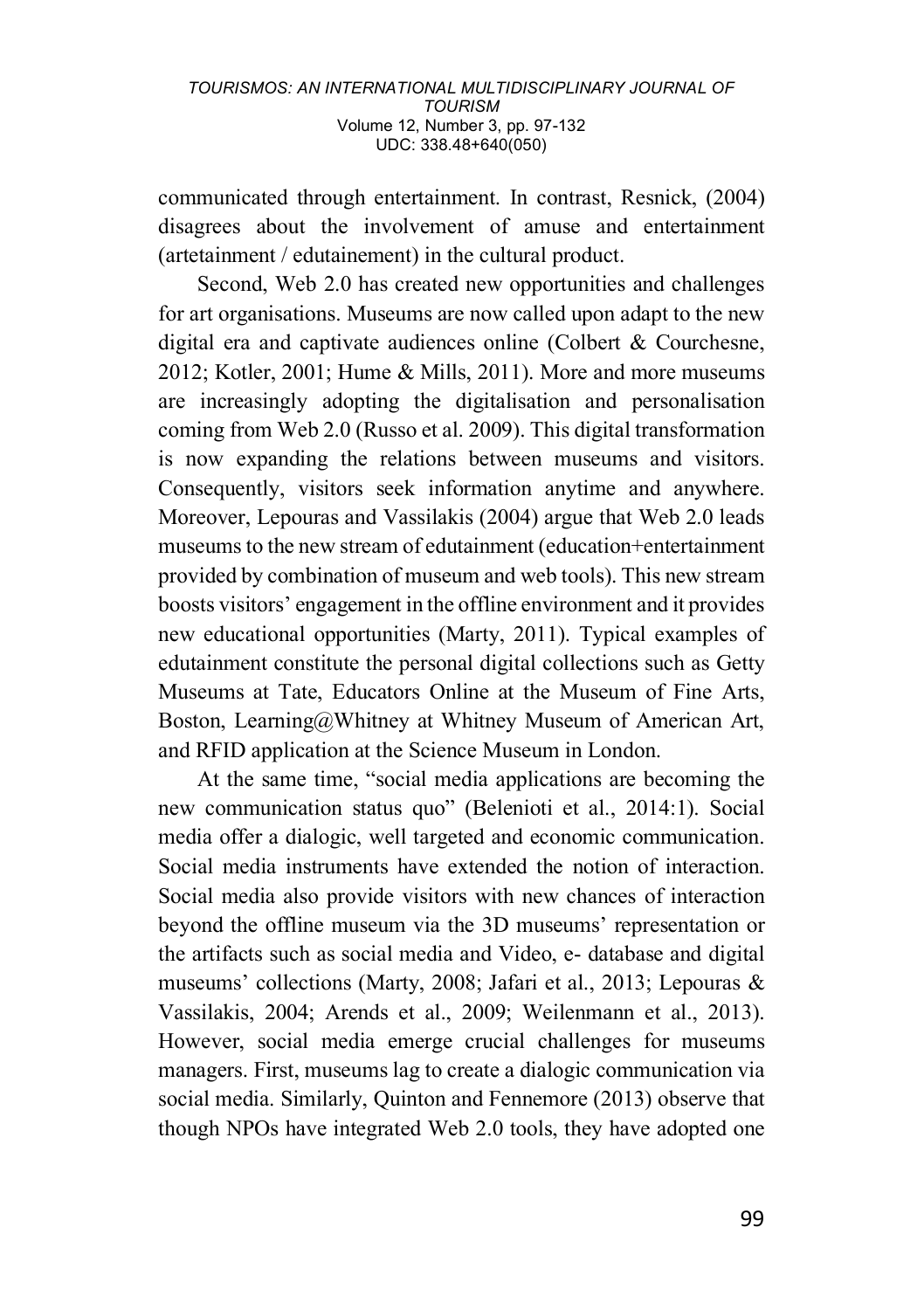way communication, totally different to the e-marketing orientation. Second, museums find attracting and retaining visitors' loyalty difficult although visitors stand in the center of the museum experience. As a result, effective communication policy is one of the greatest challenges for museums.

To date, scholars have successfully focused how NPOs and museums exploit social media (Quinton & Fennemore, 2013; Nah & Saxton, 2012; Fletcher & Lee, 2012; Hausmann, 2012a; Hausmann, 2012b). In addition, no research categorized the major opportunities, usage patterns and challenges of social media use in museums. After the calls by Berthon et al. (2012), Hausmann (2012b) and Nah and Saxton (2012), this paper presents the main effects of social media on museums. In this article we argued that according to the available studies by 2014 social media have four major effects in museums:

• Benefits of social media in terms of museums communication

- Social media effects on learning process
- Insights about the use of social media in creative industries

• Problems and barriers of social media integration in the museums.

# **THEORETICAL UNDERPINNINGS**

# *DEFINING THE CULTURAL TOURISM AND ITS SERVICES: THE CASE OF MUSEUM*

As Museums constitute a unit of the cultural tourism, it is now important to define the terms of cultural tourism and museums. Vassiliadis and Fotiadis (2008) consider cultural tourism as "a special form of tourism that makes a significant economic contribution to profit and non-profit organisations that operate within local communities" (2008:12). Kim (2012) acknowledges Museums as a compound educational and cultural venue. The aim of these organisations is to contribute the conservation and diffusion of cultural heritage.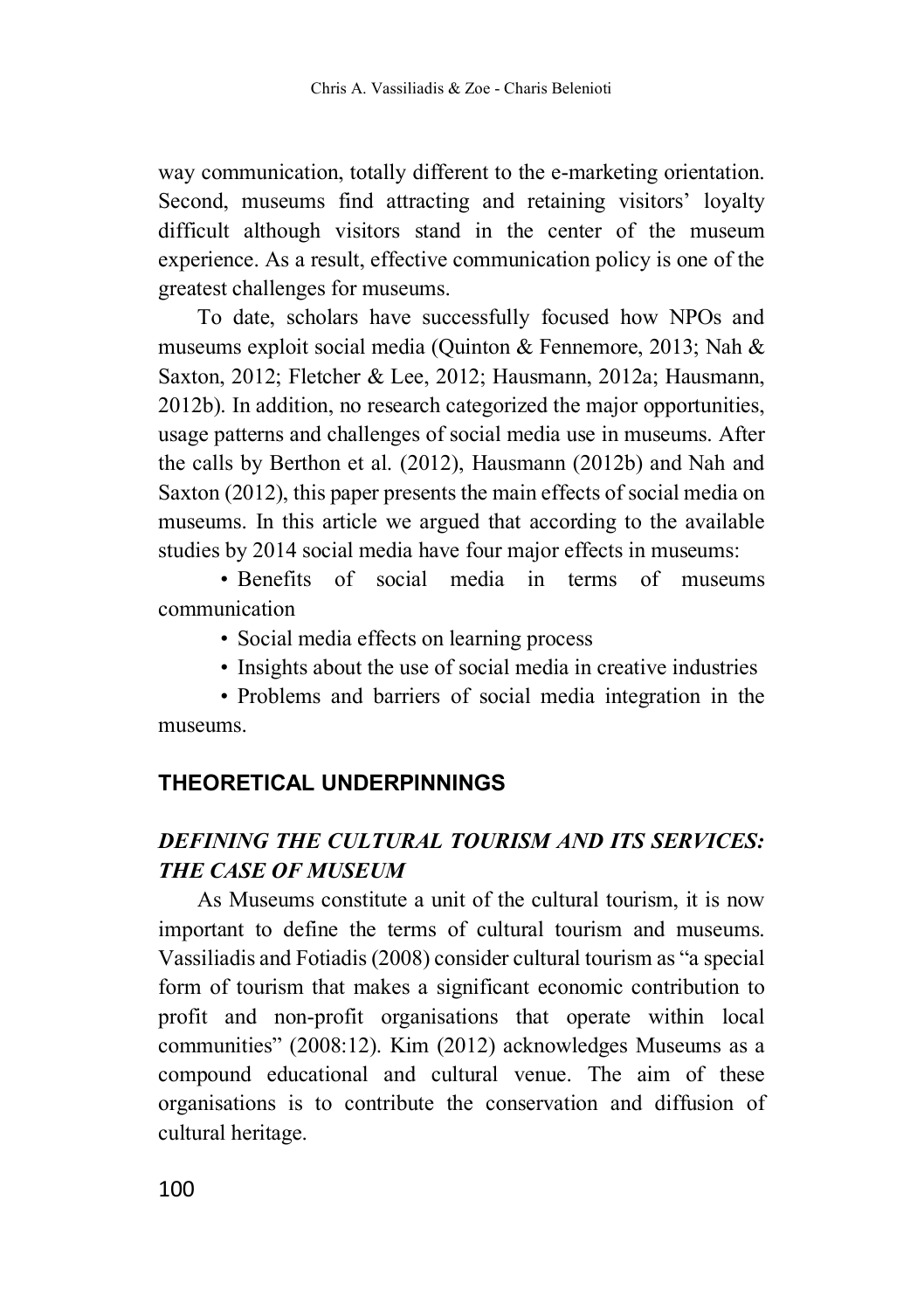The word and concept of 'Museum' stems from Greeks creating the Museion in ancient Greece. So far, museums have redefined their role to society. Given the broad variety of museums there are many definitions of museums. As Passebois and Aurier (2004) admits, Promian's museum definition as "a collection; an assemblage of natural and artificial objects, appropriated from their original finality, maintained temporarily or permanently outside the domain of economic activity, subjected to a special protection and presented for viewing in a closed place dedicated to that purpose". According to the International Council of Museums; ICOM museum is "a non- profit making, permanent institution, in the service of society and of its development, and open to the public, which acquires, conserves, researches and communicates, and exhibits for the purpose of study, education and enjoyment, material evidence of people and their environment" (ICOM, 2007). To Mclean (1994) museums are divided into museums funded by central government, museums served for the public benefit, local museum, university museum or even independent private sector museums.

# *THE EVOLUTION OF MUSEUM INDUSTRY & MUSEUM MARKETING*

Having defined the term of museum and its contribution at economic and social level and before analyzing the social media impact in museum's performance we briefly review the evolution of museums and the emergence of the new museology era along with the emergence of museum marketing. As noted by Kolb (2013), Byrnes (2001) & Griffin (1988) French Revolution and the enlightenment era provided the impetus for the formulation of public museums. Then, in 1851, social, economic and cultural developments move museums to the spotlight emerging them as , "temples of self-improvement and sources of formal learning" (McLean, 1995a :5), though the learning process was not so enjoyable. The rise of 20 century entailed the decline of museums due to financial constraints. Next, the Second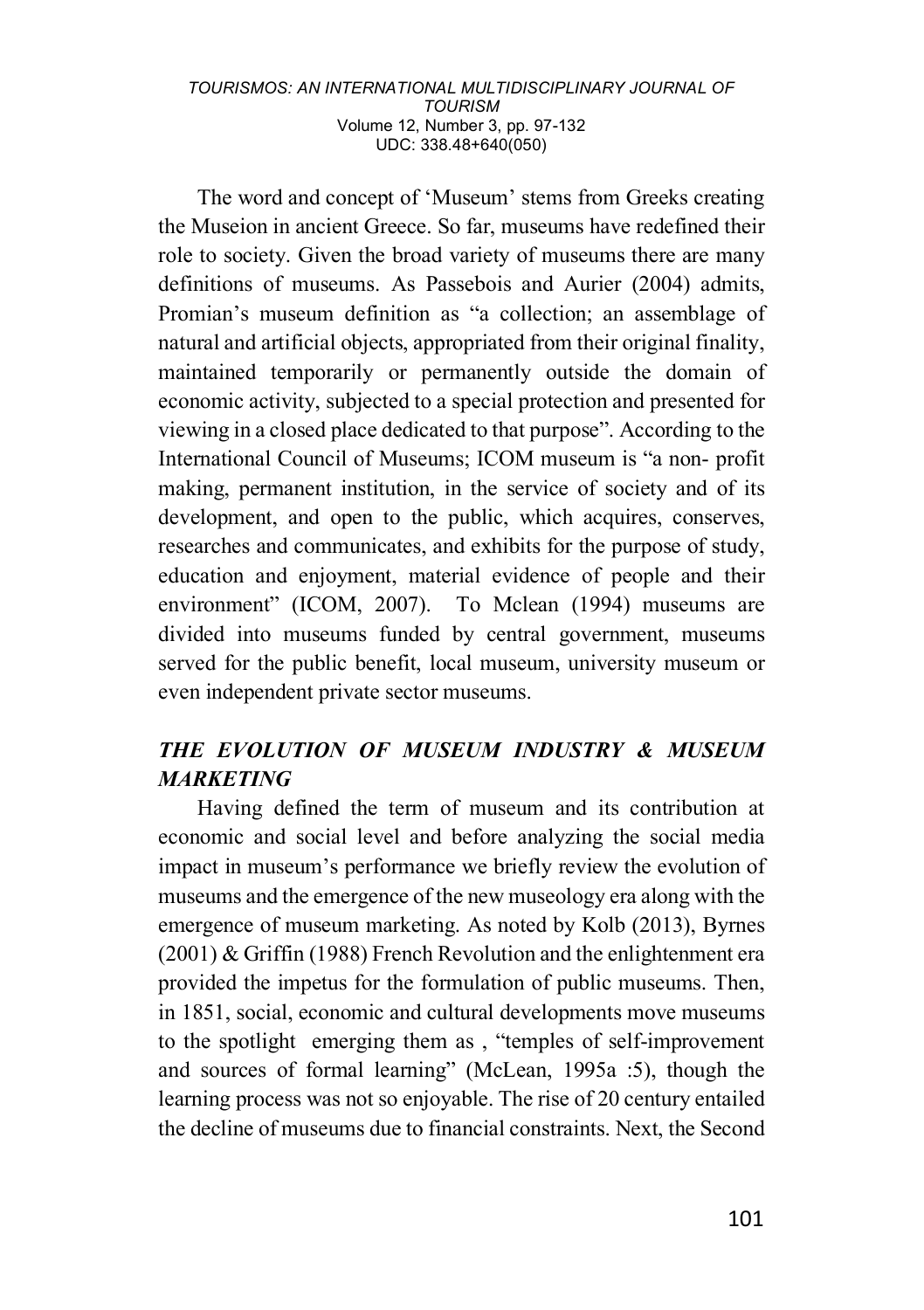World Wars museums have been adapted to the bureaucratic reality. Between in 1960-1980 the boom of museums openings becomes an important source of tourist industry for each county( McLean, 1995a). Thus, since 1970 managers slowly adopt marketing strategies to inform its audience about the upcoming events and exhibitions. These marketing strategies has solely informative orientation. (Kolb, 2013). The explosion and redefinition of marketing application in museums began in 1980 firstly in UK when Margaret Thatcher ( McLean, 1995b) decided to cut the financial support to museums and forcing them to develop financial independence (Ames, 1988). Thus, striving for financial sustainability museums apply marketing in its FPOs direction.

A number of scholars argue that museums as service providers have unique characteristics such as intangibility, immateriality, lack of standardization (Hausmann, 2012a; Mclean, 1994; McLean, 1995a, 1995b). Gilmore & Rentschler (2002) also identify that museum service delivery is divided into three parts: Education, accessibility, communication. In the same year, Rentschler & Gilmore, (2002) conclude five dimension of the museum service delivery: museum architecture, programs, accessibility, and communication. They also outline that museums as a service product have both functional and symbolic roles. From the functional perspective, they define the object- based mission of museum to collect, preserve and display object. From the purposive, symbolic perpsective they define the mission of museum to serve society through education. Reviewing the museum evolution we understand that until 1980 marketing implementation was focused mainly on the provision of factual and information. (Kolb, 2013). Especially, in the last decades the growing competition within NPOs and FPOs leisure industry, the financial squeeze along with the need for a more customer focus orientation (Cole, 2008; McCall & Gray, 2014), the need for broadening the museum's audience (Kawashima, 1998; (Ruth Rentschler & Gilmore, 2002) and the technological advances have compeled museums to include active experience shifting to the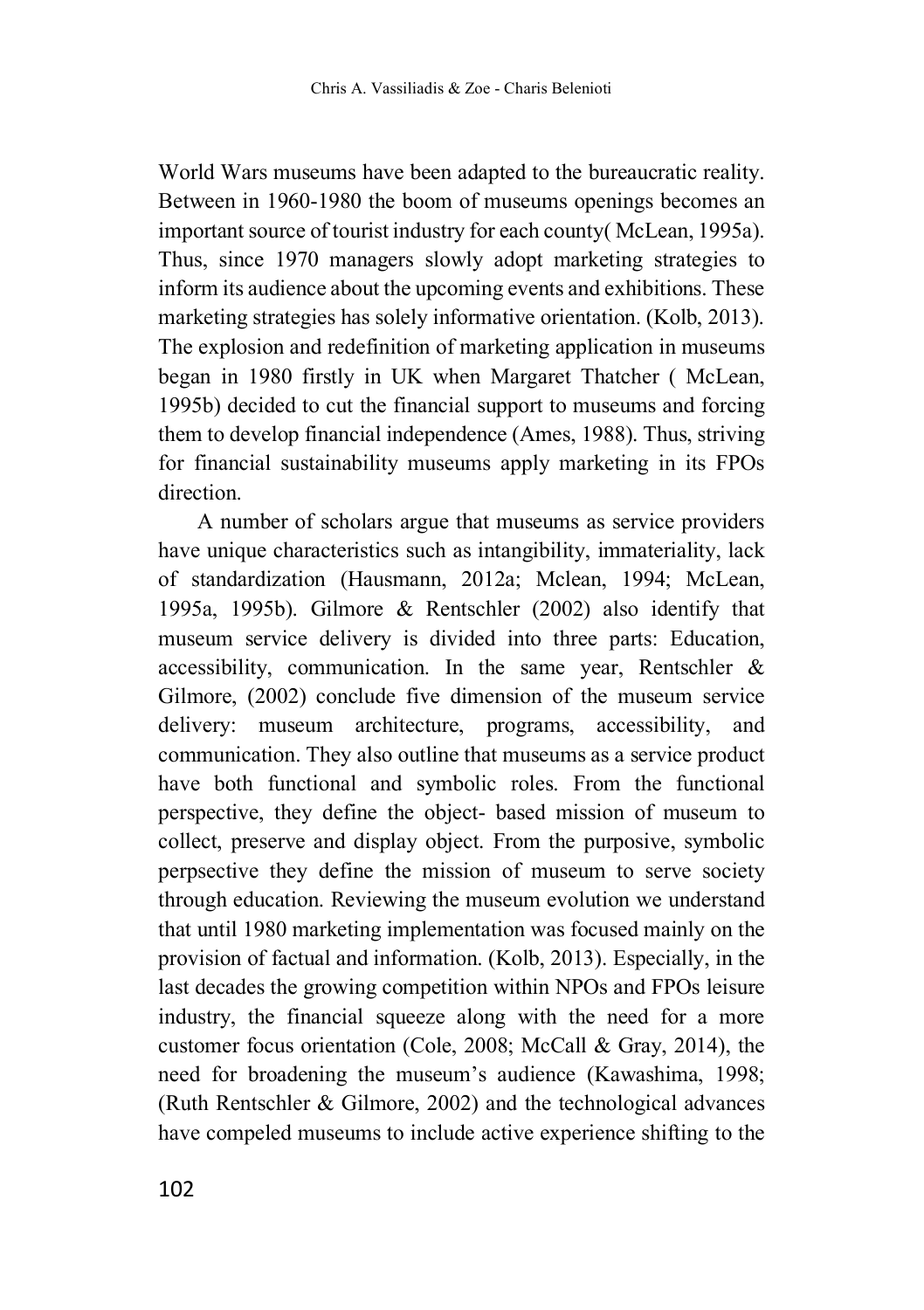experiential notions of edutainment, artetainment and Disneyfication (McLean, 1995; Kawashima, 1998; Rentschler & Osborne, 2008). Thus, Bradburne (2001) stresses that marketing implementation is becoming a priority as museums still fail to engage visitors do not present any repetition of visits.

Despite its importance to museums' sustainability the implementation of marketing has been a controversial issue. More specifically, of the many scholars view marketing either as a source of income, as a source to improve audience satisfaction and attachment with museum or a source to boost the ties with stakeholders, to enhance the educational process, to widen the resonance of museum, to augment its social role and to create new partnerships (Bradburne, 2001; Byrnes, 2001; Caldwell, 2002; Kawashima, 1998;. McLean, 1993; McLean, 1995; Rentschler & Osborne, 2008; Rentschler & Gilmore, 2002;Ames, 1988; Kotler & Kotler, 2000;Kolb, 2013;King, 2015;Williams, 2011; Griffin, 2008; Cole, 2008; Gainer, Padangi, 2001; Kovach, 1989). For instance, many scholars show that the contribution of Disneyfication and artetainment role in improving audience's engagement, interaction and learning process (Rentschler & Osborne, 2008; McLean, 1995b; Cole, 2008; Bradburne, 2001). Moreover, Bradburne, (2001) exemplifies these benefits through the example of partnerships between Nokia and the rebranded museum Mak. Frankfurt (the prior Museum fur Angewandte Kunst, Frankfurt). Furthermore, Kovach (1989) and McLean (1993) ardently support the marketing orientation of museum affirming being something more than increasing profits marketing is about museums' capacity to promote its reputation beyond the general public, to become a vivid and living component of the society.

Yet, only a few doubts the marketing application in museums. For instance, Resnick (2004) questions the commercialization of museums. He also expresses his contradiction for "artetainment"/edutainment because the entertainment's involvement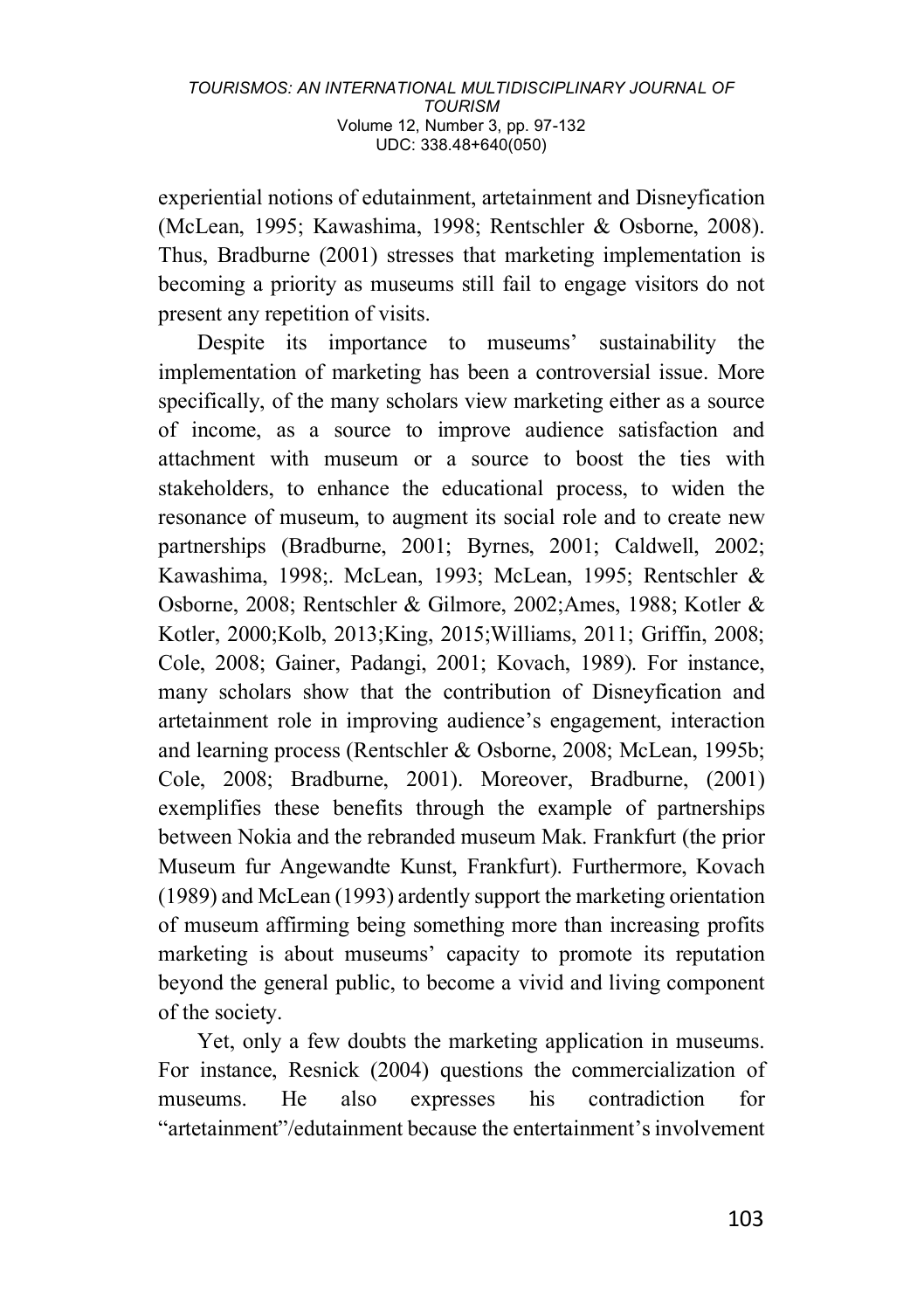in the cultural product entail the emergence of low art. In addition, as Bounia (2005) mentions the rise of edutainment have risen many concerns such as the maintenance and persevation of artefacts and the blurring boundaries of museums and thematic parks. Moreover, as noted by Kolb (2013) various scholars believe that this new marketing wave in museums is totally opposite to the intrinsic role of museums as public, open organizations that share knowledge and experience for free. Furthermore, according to Byrnes (2001) Collins express his disregard about the idea museum to be run like business, since this is the synonym of mediocrity.

In contrast, Sargeant (2008) based on Liao et al. (2002) appear a compromiser stressing that although marketing is indeed vital for museums' it should be eliminated when it distorts the museums mission. To end this debate we argue that marketing is indeed the backbone of museums' sustainability as through its proper implementation the advantages of marketing overcome the disadvantages. Nevertheless, to achieve a positive outcome museums managers urge to apply marketing principles in a diligence by constantly customizing their marketing strategy to the specific experiential and symbolic attributes and the unique needs of their museums.

Undoubtedly, museums are all about experiences as their evaluation stems from the identity, which is based on the experience of the collection (Mclean, 1994). Therefore, museums' "value… is the value of the collection, manifested in its value to the public in terms of their experience. Value is not financially-driven in museums but experience-driven. (McLean, 1993:17) Thus, experiential character of museum is the moderator factor of its performance (Venkatesh & Meamber, 2006). To Venkatesh & Meamber, 2006) these augmented experience and discourses contribute to audience engagement and museums; identity formulation.

McLean,(1995a) defined the new wave of delivering enhanced museum experience aligned to the Disney's model as Disneyfication. This enhancement of museum experience is defined not only within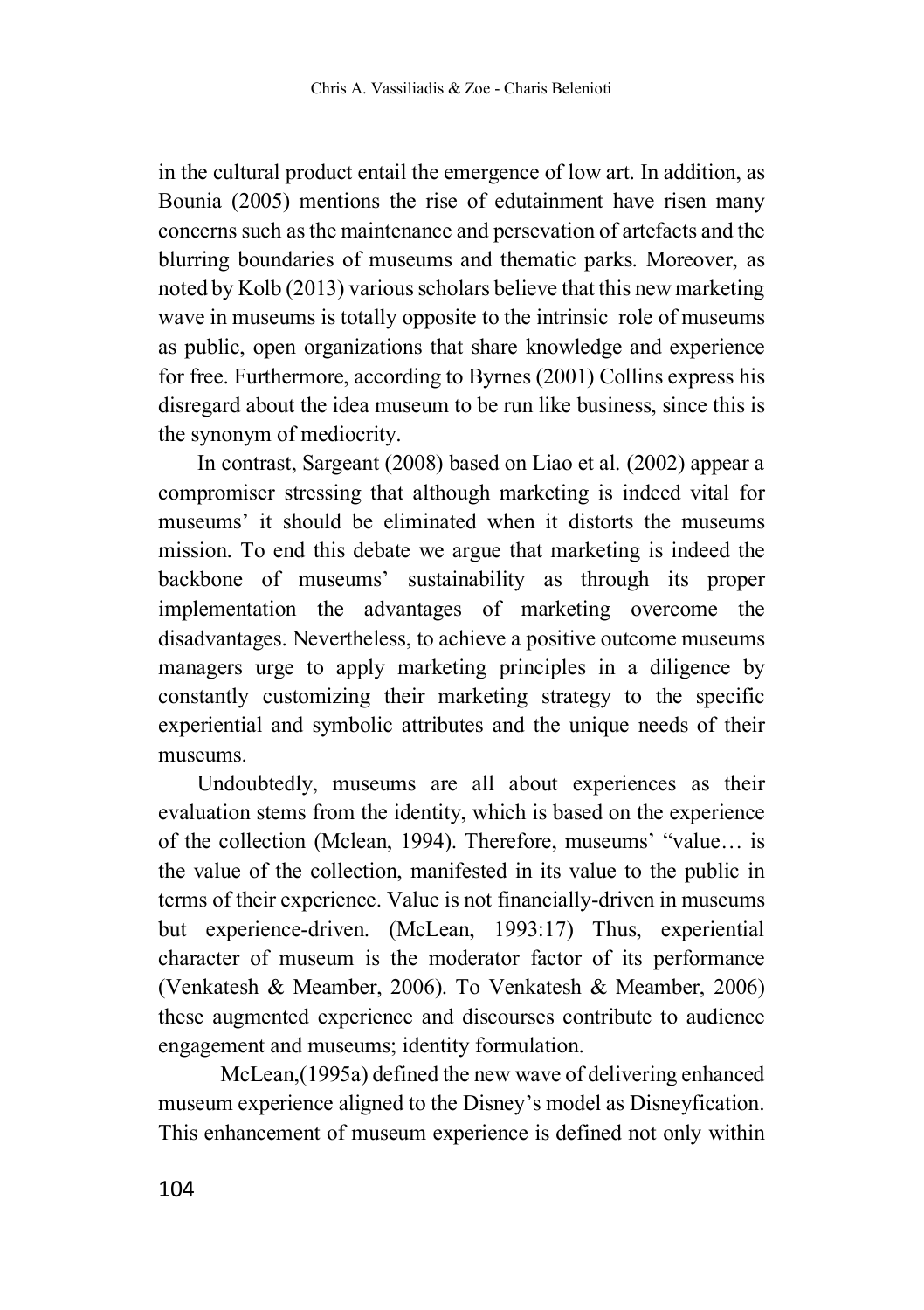the illumination of exhibition room but also within the whole atmosphere of museum and its core and supplementary services (ex. quality of museum restaurant and cafe, comprehensively of visiting material, degree of visitors engagement before, during and after the visit, friendliness of staff, quality of shops) (McLean, 1995a). Hence, experience is the factor that eliminates the perceived risks and uncertainty of potential visitors. This experience can definitely enhance and socialize museums via the use of Web 2.0 and social media to all. (Le, 2007, Caldwell, 2002; Goulding, 2000; Griffin, 2008; Hume, 2011; Kawashima, 1998; Kolb, 2013; N. G. Kotler, Kotler, & Kotler, 2008; N. Kotler, 2001; Le, 2007; Mclean, 1994; McLean, 1995a, 1995b; Karnøe Søndergaard\* & Robert, 2012; Soren, 2009).

### *MUSEUMS IN THE SOCIAL MEDIA ERA*

Kaplan and Heinlein (2010:2) mention "Social Media is a group of Internet-based applications that build on the ideological and technological foundations of Web 2. 0, and that allow the creation and exchange of User Generated Content". He also classifies social media into 6 types based on their social presence, media richness, selfpresentation and self- disclosure: Social Networking Sites (Facebook, LinkedIn), Content Communities (YouTube), Virtual Games, Virtual Worlds (Second Life), Collaborative Projects (Wikipedia) and Blogs.

The pervasiveness of social media within the social and business context along with the new digital face of museums have attracted museums scholars and practitioners' attention. Especially online marketing tools and social media appear very effective in arts institutions. Colbert and Courchesne (2012) emphasized the positive contribution of social media instruments to cultural industries' performance. To date, several scholars have investigated the use of social media in Museums.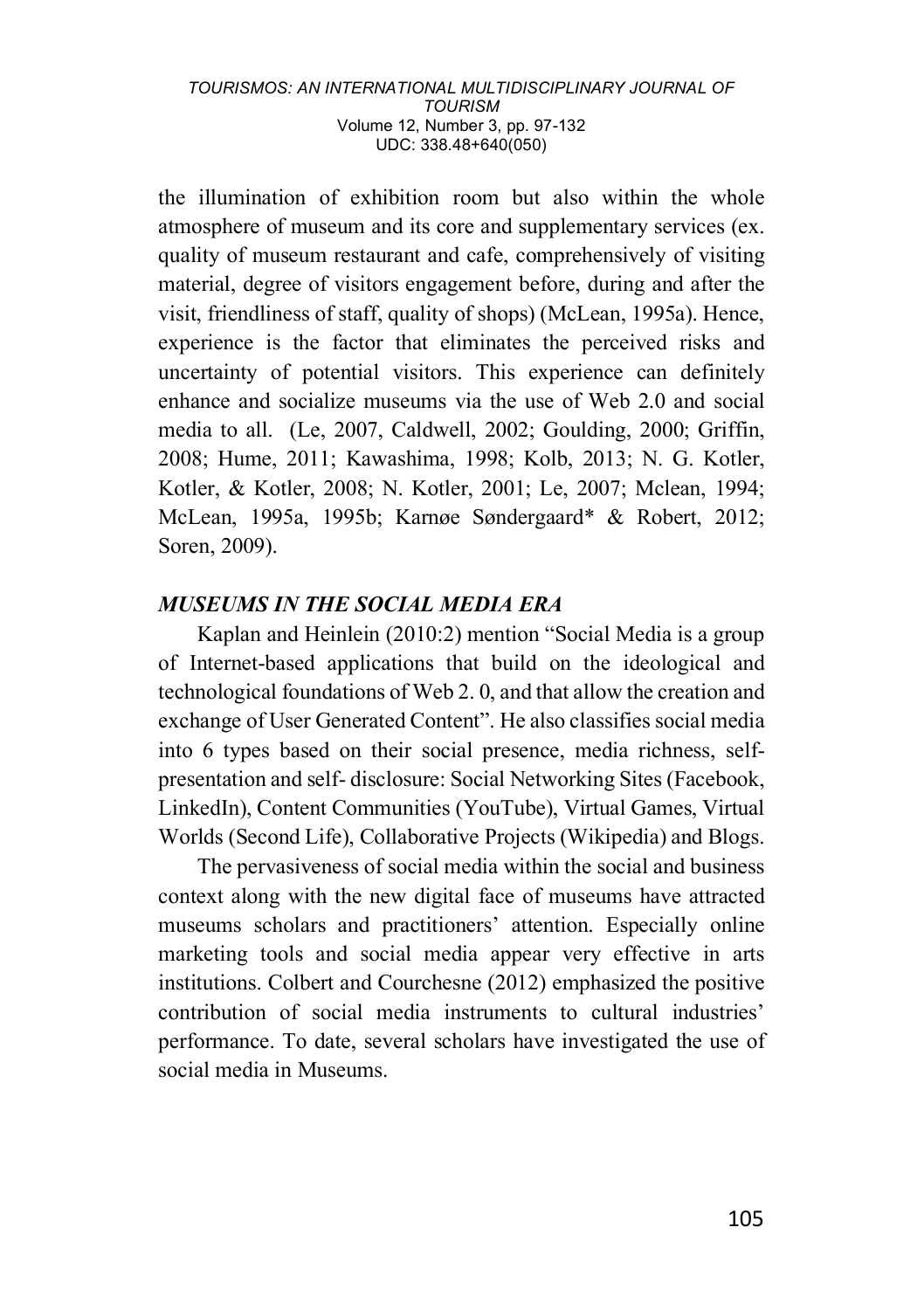Examining the research question what are the principal axioms museums tackle with social media implementation, the recent bibliography emerges four important effects so far:

• Benefits of social media within museums

• Social media effects on learning process

• Insights about the use of social media in museums

• Problems and barriers of social media integration in museums.

### *BENEFITS OF SOCIAL MEDIA*

As for the first effect a number of authors have analyzed the beneficial role of social media use to museums (Table1) (Berthon et al., 2012; Pett, 2012; Waters & Jones, 2011; Whelan, 2011; Chung et al., 2014; Carvalho & Raposo, 2012; Hausmann, 2012b; Hausmann, 2012a; Lehman & Roach, 2011; Mason & McCarthy, 2008; Fletcher & Lee, 2012;Arends et al., 2009;Nah & Saxton, 2012;Waters, 2010;Osterman et al., 2012) .

Kotler et al. (2008), Whelan (2011), Carvalho & Raposo (2012) and Russo et al. (2007) recognized several advantages of social media use. First, not only do social media boost the dialogue, real time communication and engagement with visitors but they also facilitate the interpretation of cultural experience. Second, they enable a participating learning process. In the same vain, Russo et al. (2007) show museum's learning process is becoming more social, modern, young and at the same time entertaining. Third, social media also expand museums' authenticity, and they diminish the boundaries and authority of conventional museums. Moreover, Jafari et al. (2013) as well as Hume and Mills (2011) outline that the online tools expand the sociality and cultural consumption beyond the museum and offline boundaries. Russo et al. (2007) concluded that social media diffuse museum knowledge to a new interdisciplinary and innovative audience. Furthermore, social media enable three models of museum communication: First, one to one communication model is provided by museum programs to visitors. Second, one to many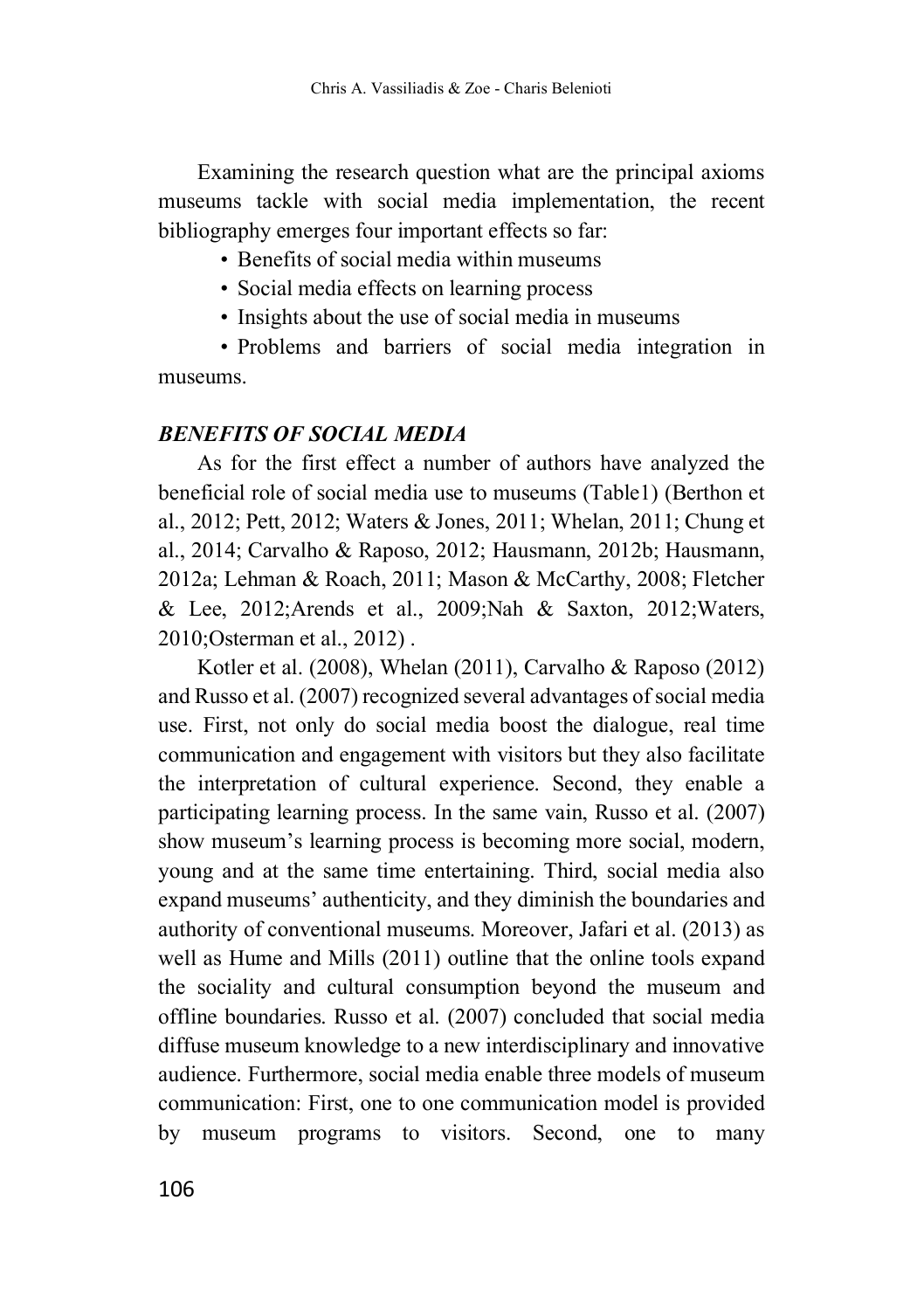communication model is enabled between museum and visitor via web page and tools. Third, many- to- many communication model, the backbone of web 2.0, provides the participatory knowledge among all visitors (ex. Wikis) Russo et al. (2007).

Table 1. Summary Table of Selective Key Studies in Social Media& Museums

| <b>Authors</b>       | <b>Sample</b> | <b>Purpose</b>    | Findings/          |
|----------------------|---------------|-------------------|--------------------|
|                      |               |                   | Preposition        |
| Hausmann, 2012b      | N/A           | To introduce a    | Museums should     |
|                      |               | Conceptual        | actively<br>use    |
|                      |               | Framework of      | more than<br>one   |
|                      |               | 17 items about    | social<br>media    |
|                      |               | WOM creation      | application and    |
|                      |               | social<br>via     | encourage          |
|                      |               | media<br>in       | conversation       |
|                      |               | museums           | WOM<br>among       |
|                      |               |                   | their visitors     |
| Jafari et al., 2013  | Case Study:   | To<br>explore     | The<br>museum      |
|                      | Kelvingrove   | whether<br>and    | supplies<br>such   |
|                      | Museum and    | how museums       | sociability<br>and |
|                      | Art Gallery,  | provide visitors  | contributes<br>to  |
|                      | Glasgow,      | with<br>sociality | the repository of  |
|                      | UK            | in the museum     | meanings<br>in     |
|                      |               | offline<br>and    | social life.       |
|                      |               | online context.   |                    |
| Lehman & Roach, 2011 | Case          | To analyze the    | Museums            |
|                      | Studies-<br>6 | extension of e-   | increasingly use   |
|                      | museums       | marketing<br>in   | their websites to  |
|                      |               | the Australian    | communicate        |
|                      |               | museums           | with<br>their      |
|                      |               |                   | audiences<br>only  |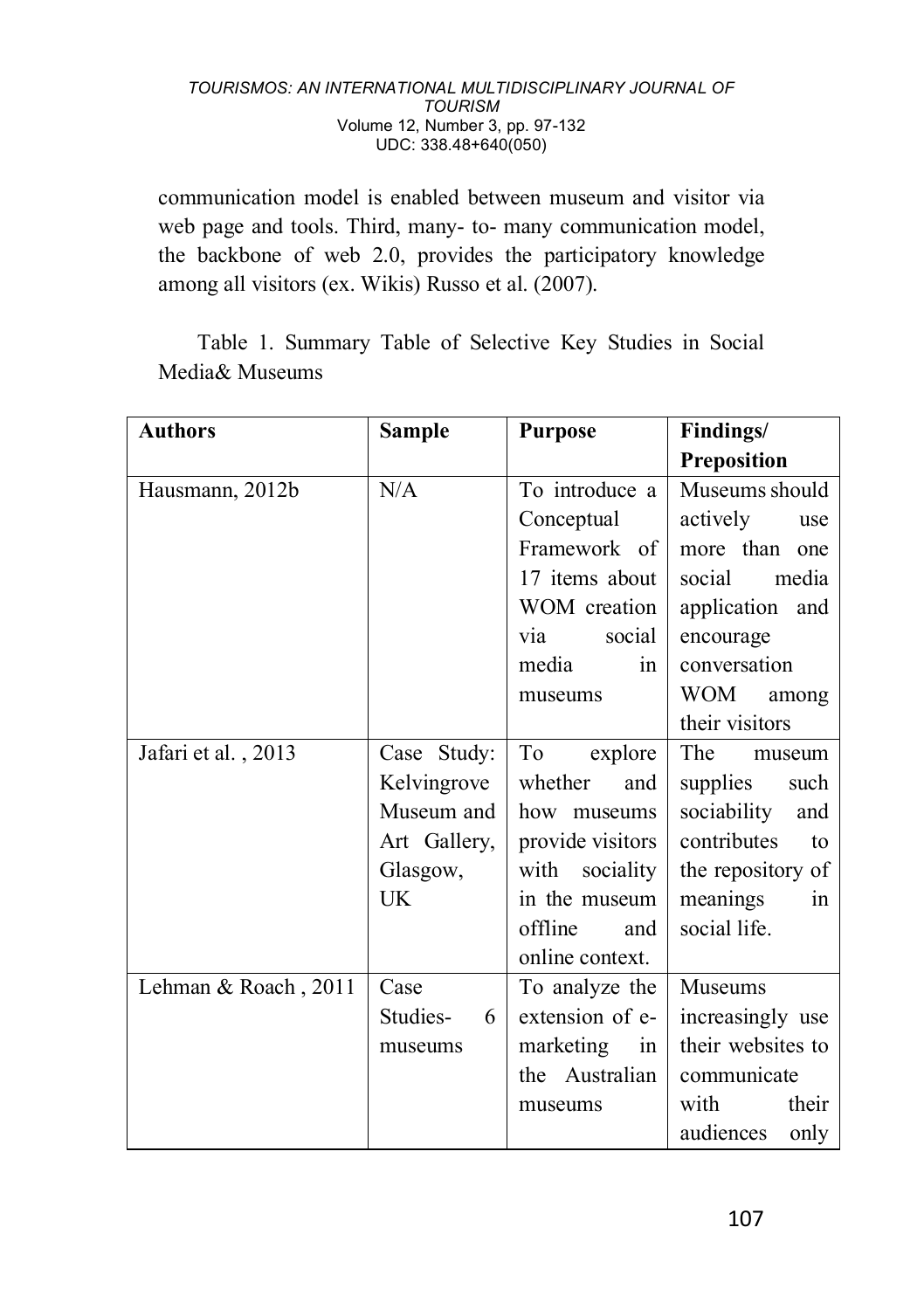|                         |              |                           | tactical<br>at    |
|-------------------------|--------------|---------------------------|-------------------|
|                         |              |                           | (marketing) and   |
|                         |              |                           | not<br>strategic  |
|                         |              |                           | level             |
| Lemel, 2010             | N/A          | discusses<br>To           | Multitude         |
|                         |              | the<br>how                | benefits<br>from  |
|                         |              | οf<br>synergy             | social<br>media   |
|                         |              | social                    | implementation    |
|                         |              | networking                | Synergies<br>of   |
|                         |              | platforms                 | media<br>social   |
|                         |              | boosts                    | with<br>other     |
|                         |              | visibility<br>for         | digital           |
|                         |              | fine art in the           | marketing tools   |
|                         |              | marketplace.              | are suggested     |
| Nah & Saxton, 2012      | $N = 100$    | To identify the           | Organizational    |
|                         |              | drivers<br>of             | strategies,       |
|                         |              | adoption,                 | capacities,       |
|                         |              | frequency<br>of           | governance        |
|                         |              | and<br>use                | features<br>are   |
|                         |              | dialogue<br>in            | moderator         |
|                         |              | Facebook<br>and           | factors of social |
|                         |              | Twitter on the            | media adoption    |
|                         |              | of<br><b>basis</b><br>the | and utilization   |
|                         |              | proposed                  |                   |
|                         |              | conceptual                |                   |
|                         |              | model                     |                   |
| Srinivasan et al., 2009 | Case         | To provide<br>a           | Museums face a    |
|                         | Studies:     | model<br>for              | difficulty to use |
|                         | A:shiwi      | developing                | new media for a   |
|                         | A:wan        | media<br>new              | more<br>engaged,  |
|                         | Museum and   | technologies in           | local<br>and      |
|                         | Heritage     | tribal museums            | contemporary      |
|                         | Center<br>of |                           | reciprocity.      |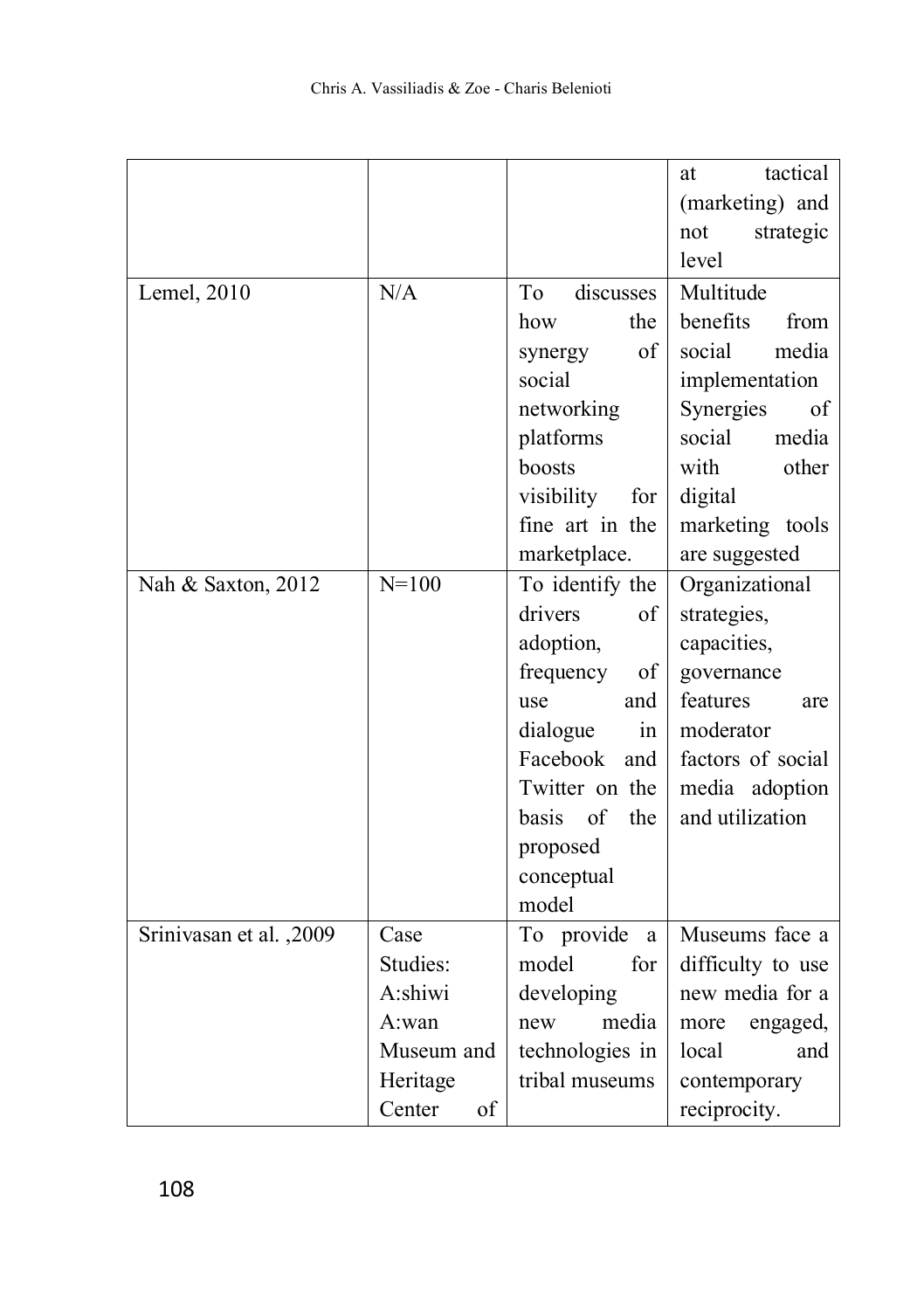|                     | <b>New</b><br>Zuni,<br>Mexico, |                           |                   |
|---------------------|--------------------------------|---------------------------|-------------------|
|                     | USA.                           |                           |                   |
| Waters et al., 2009 | 275<br>$N =$                   | examine<br>T <sub>0</sub> | NPOs use social   |
|                     | nonprofit                      | how NPOs use              | media only for    |
|                     | organization                   | social                    | dissemination     |
|                     | profiles<br>on                 | networking                | and<br>for<br>not |
|                     | Facebook                       | sites to enhance          | audience's        |
|                     | 34<br>arts                     | their                     | involvement       |
|                     | NPOS)                          | organization's            |                   |
|                     |                                | mission<br>and            |                   |
|                     |                                | programs.                 |                   |

In terms of social media, Arends et al. (2009) investigating 69 art museums conclude three major benefits of social media: Exploration, Announcement- Discussion and Education. The variable of Exploration analyzes how visitors can retrieve information, extend the dialogue and engagement with the museums objects. This factor relates to the browsing of virtual museum via 3D reality and virtual navigation. It can increase findability of e-museums through the use of keywords with the advanced method of Boolean operators. Advanced tagging and display of embedded information related to an Artefact, such as a link to a website, e-shop and social media are the main drivers to boost findability. Finally, in Announcement– Discussion variable, the utilization of alternative social media is a key instrument. For example, the personnel in Art gallery of New South Wales or in Australia Museums use Flickr.

From the marketing perspective, Fletcher & Lee  $(2012)$  classify these benefits into four categories: Access, Reach, Speed and Engagement. They also state that social media constitute an efficient, cost effective advertising tool with tremendous reach ability. Whelan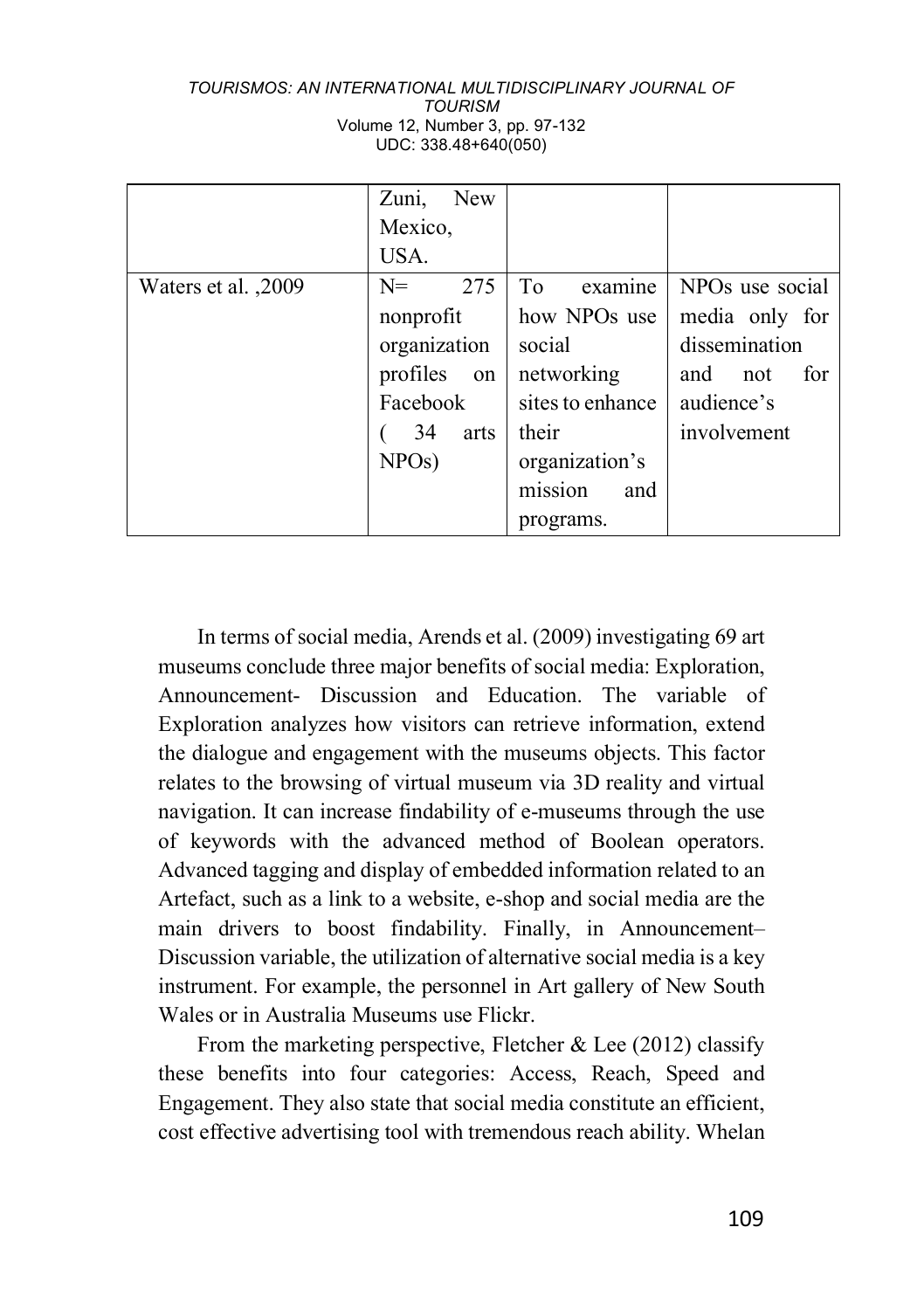(2011) remarks that social media contribute to branding process thanks to the synergy and web-traffic they create by linking the museum's website to the various social media instruments. Furthermore, several researchers acknowledge that social media can also extend the experience beyond the websites in a more attractive and vivid way (Whelan, 2011; Arends et al., 2009; Weilenmann et al., 2013). Similarly, Fletcher & Lee (2012) enumerate that social media provide a global visibility and access to new audience. Besides, social media accelerate the diffusion of information and foster involvement as well as brand building with audience through the long term conversation.

Regarding Social Networking Sites (henceforth SNS) Chung et al. (2014) report four advantages. First, SNS allow synergies between offline and online context. Second, they provide opportunities for customization and deeper engagement. Third, they boost visitors' social identity. Fourth, they enrich visiting experiences through aesthetic values. As noted by Lemel (2010), SNS provide synergies and boost the visibility of artists' creations. Likewise, according to Haussman (2012b) SNS reduce the asymmetry of information and perceived risk. As a result, visitors also eliminate their behavioral uncertainty. Specifically, this decrease of information asymmetry stems from transmission of chunks. In turn these chunks provide referrals and reviews: chunks "stand as indicators for other information and are particularly relevant for the judgment of services." (2012b:3). One representative example of chunks is information about the price of a ticket, the reputation and branding (and hence the trustworthiness) of an arts institution or even reviews—mainly from experts or high-user, loyal consumers. The Bavarian State Opera creates traffic by urging visitors to generate discussions on tickets or museum quality. At the same time, SNS boost the trustworthiness and commitment to the brand of the Art institution. Specifically, visitors develop emotional ties with the institutions they visit through the direct communication and viral effects of SNS content. However, the available studies have not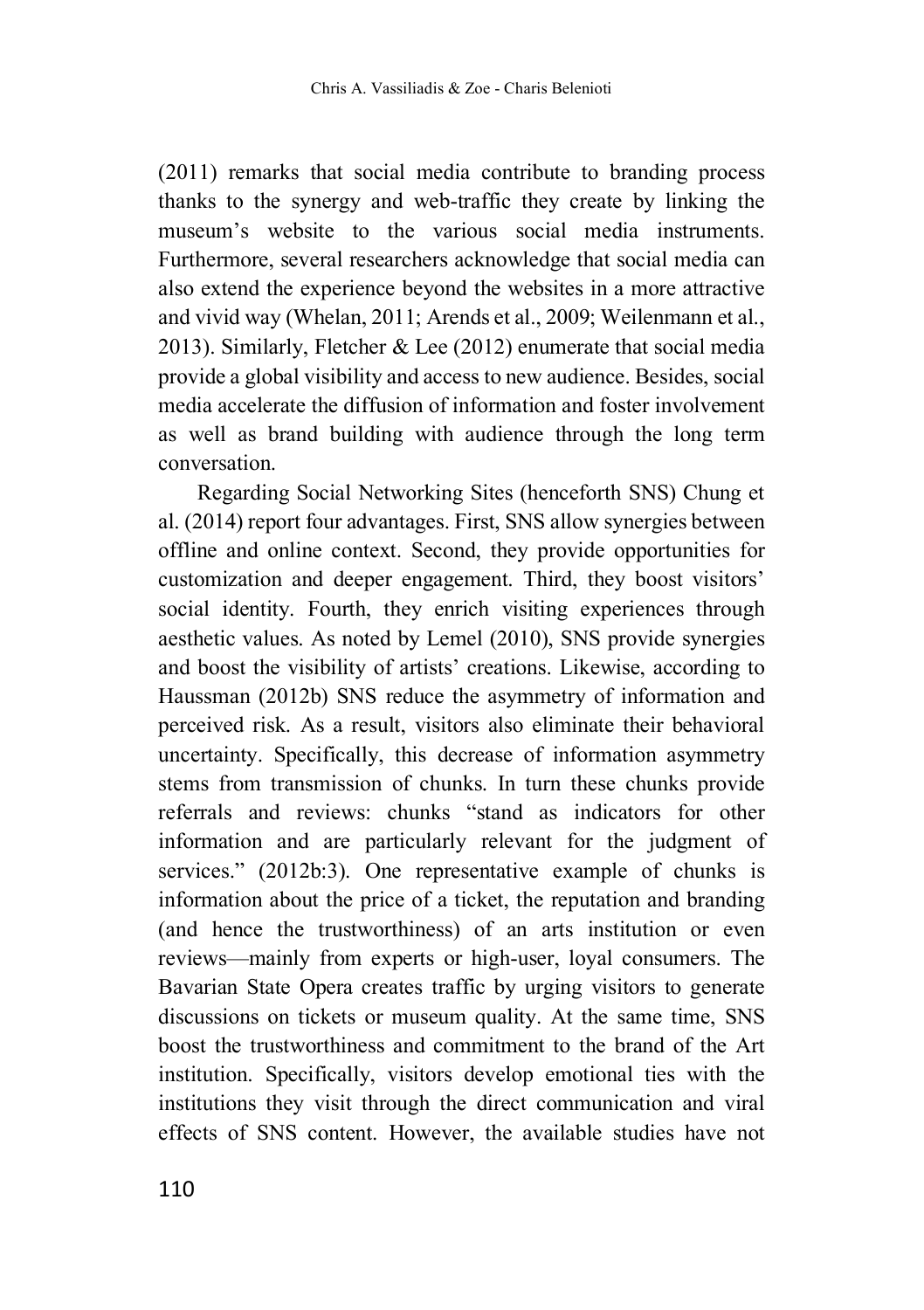examined to what extent social media make its audience to feel nostalgic (variable of nostalgia) after their visit.

In the case of blogs, Haussman (2012b) points out the effectiveness of Micro-blogging instruments such as Twitter. She confirms that the more interesting the content is the more critical mass of user is collected. In other words, more people will be engaged with the brand of the Art Institution. A representative example is the Contemporary Art Museum of Dusseldorf. Lee et al. (2013) finds that community attachment influence visitor's behavior could be considered as a predictor of the relationship between satisfaction and future intentions. Similarly, Arends et al. (2009) stated that blogs, Microblogging in particular, enable faster and easier control of content than websites. Blogs can provide information and direct dialogue, whereas websites cannot. For instance, the blog of MET in New York presents an artefact from their exhibition on fashion twice a week. TePapa in New Zealand explains further the objects through **Twitter** 

YouTube regards as a very dynamic tool for digital communication. These channels, created either by museums or by visitors, increase visibility and discussion. Indianapolis Museum and ZKM Karlsruhe with ZKMtube resort to tactic successfully. In both museums, every employee has to upload one video per day regarding these museums or affiliative museums (Arends et al., 2009).

Virtual games, according to Arends et al. (2009) Virtual Games boost the Education. Nevertheless, researchers have not treated the implementation of virtual games within museums in much detail. Specifically, no study focused examined the benefits of social media to the boost of augmented museum products such as museum- shop or restaurant. Finally, although the field of virtual games in museums is increasingly attracting scholars' attention no study has investigated the audience's motivation and gratifications of museums virtual games' use. In the following section we discuss the transmission of informal learning process through virtual games.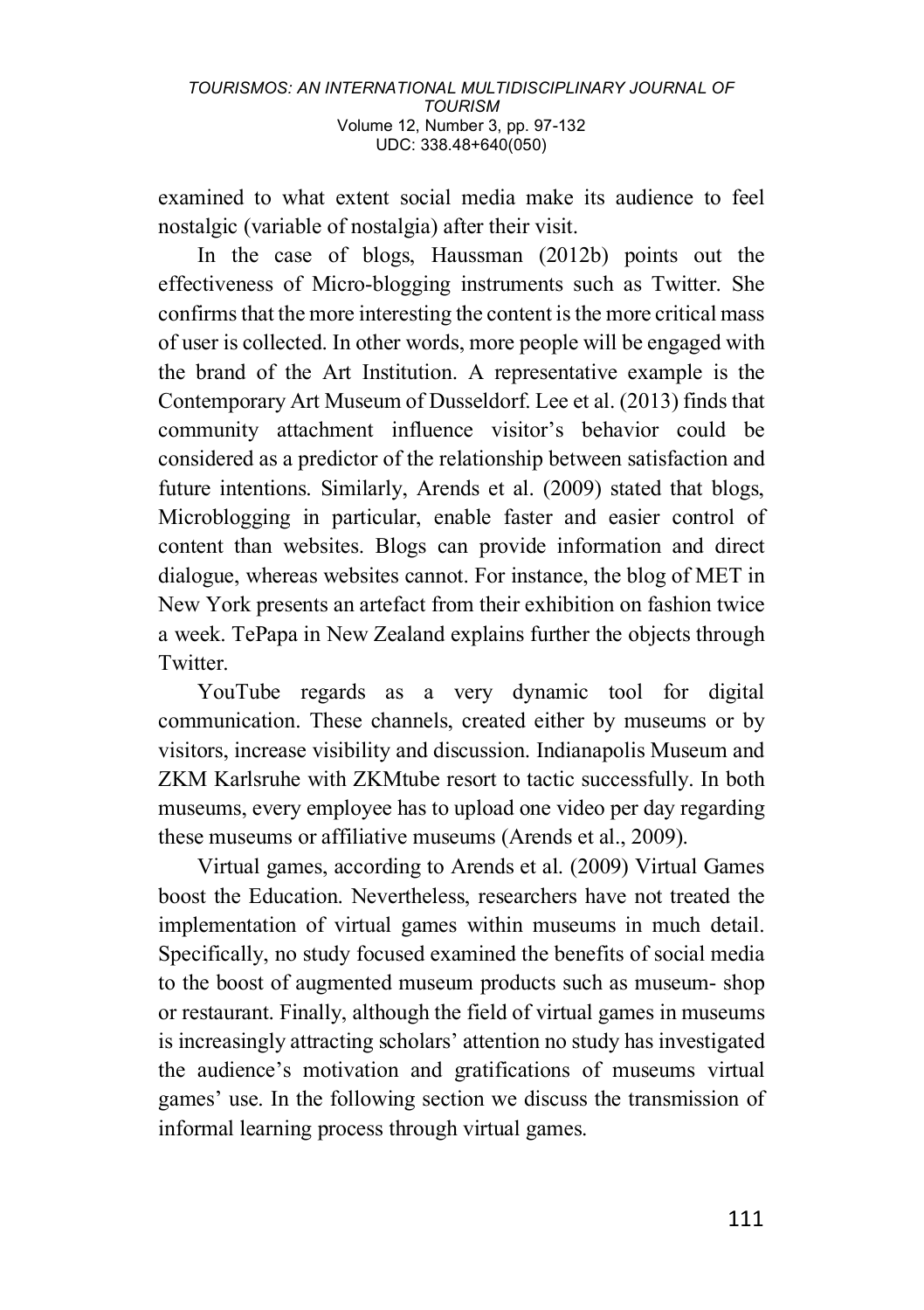# *SOCIAL MEDIA EFFECTS TO LEARNING PROCESS*

Education is also another important benefit of Social Media. As Lehman and Roach (2011) noted these tools are also used for research, education and curation. A recent study by Styliani et al. (2009) remarks that the purpose of these tools is to persuade the virtual visitor to reappear and engage with the online museum context. Thus, the new emerged modus operandi of museums named "Edutainment'' is realized mainly within virtual and participatory sphere of social media in the Virtual Games (Arends et al. 2009). Pett (2012) recalls Breen's study of the shifts that social media caused: from the didactic to the participatory learning. With the help of social media any museum can serve educational insights to its audience and expand their learning process. Museums can inspire high educational engagement, as the interactive character of social media enables the continuous sharing and updating of the content. Recent in vitro studies have shown that museums can enrich the learning process through social media (Charitonos et al., 2012; Lepouras & Vassilakis, 2004; Russo et al., 2007;Styliani et al., 2009; Russo et al., 2009; Arends et al., 2009). In particular, museums can bolster their educational mission via social media in three ways: Content creation by users, Virtual Games and Google Maps (Arends et al., 2009).

As for the content creation users are urged to upload photos of their experiences from their visits to museums. For instance, Tate created an interactive website for kids and teens where each young visitor can sign up and upload their photo moments. Similarly, since 2007 the Centre for Art and Media Karlsruhe has been inviting its visitors to FLICK\_KA, where they can have portrait photos in the museum of in their home which could be presented in the exhibition called "YOU ser: The Century of the Consumer of the museum" (Arends et al., 2009). Moreover, Charitonos et al. (2012) show that content creation via microblogs such as Twitter boost students' content participation and facilitate the learning process through the enabled interaction. Likewise, within the content creation of SNS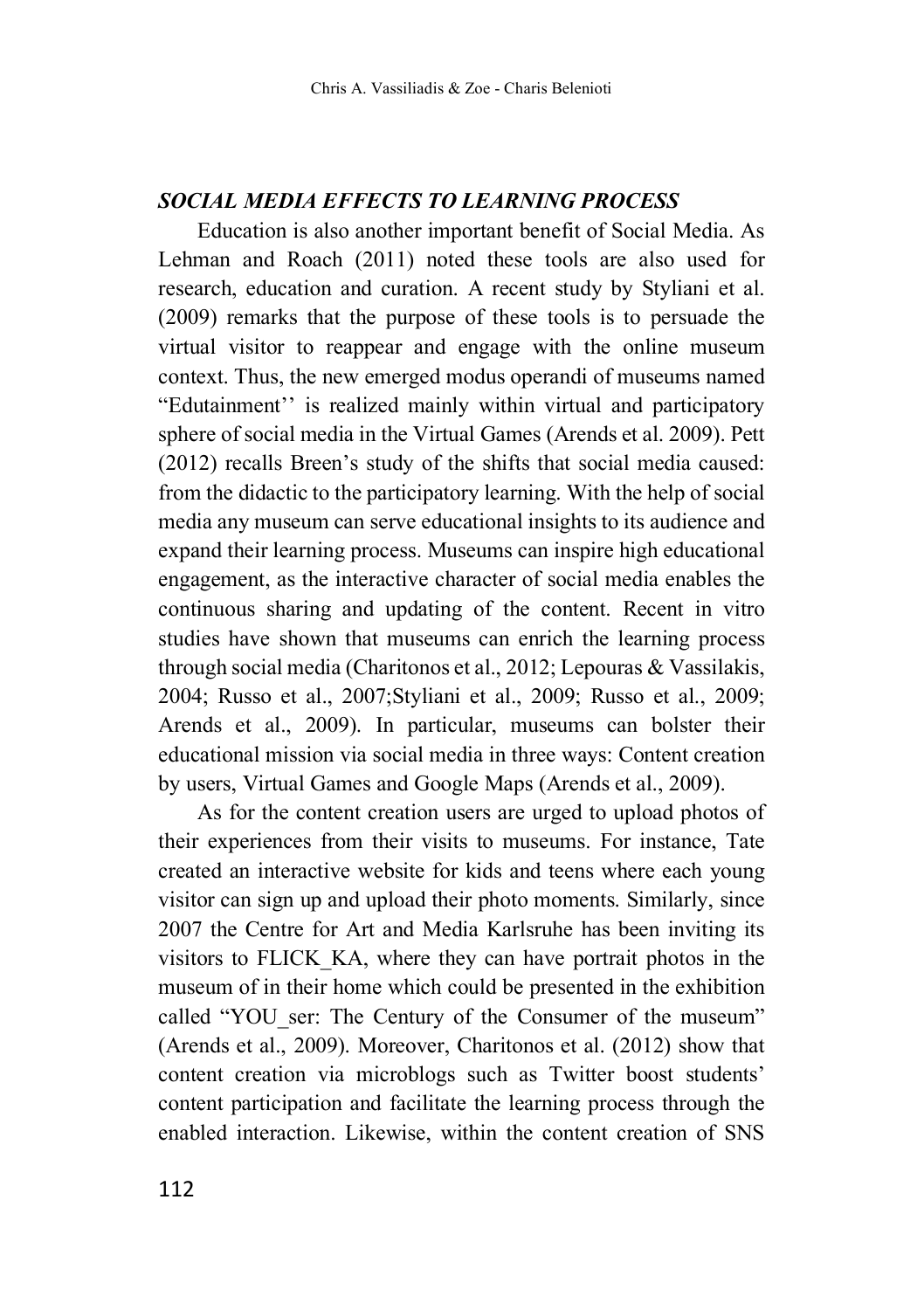shifts the informal learning process from education to entertainment (Russo et al., 2009). For example, MOMA with the forum "Talk Back 4" invites youth to discuss artifacts and art. In addition, Brooklyn Museums implementing MySpace encourage youth to share their experience uploading content and making new friends.

Regarding the Virtual Games scholars (Arends et al., 2009; Lepouras & Vassilakis, 2004; Styliani et al., 2009) find that virtual games have a two-fold contribution to museum engagement. They not only attract young visitors, but also they help visitors to acquire a deeper comprehension of the museum. Arends et al. (2009) depict as a prototypical example the game called "Destination". Launched by the Museum of Modern Art and the P.S.1 Contemporary Art Center in New York City the game asks visitors between 5-8 years old to travel with an alien in these museums. Another example how games facilitate to exhibitions' comprehension is the online game "Interactive Dollhouse" by National Gallery of Art, in which children can change the colours of paintings and save their new painting as PDF or print it. Moreover, the National Gallery of Canada offers online games where children learn the story of museums via pictures. Brooklyn Museum is another museum that combines educational and marketing tools through the innovative games "Tweet  $\&$  Grow". This application attempts to increase social media traffic by providing rewards from e-shop or free passes to users, which nurtures social networks of museums (Pett, 2012).

Furthermore, the exploitation of Google Maps can provide educational services since via GIS certain information and details about the work of artists can be linked to the reality (Arends et al., 2009). In the same vain, Kotler et al. (2008) agree that Podcasts can be useful to students before the museum visit.

Likewise, Museum Kiosks are devices that offer a deeper understanding of objects and collections unavailable to visitors through interaction Kotler et al. (2008). This interaction consists in inviting visitors to play games, which explain didactically the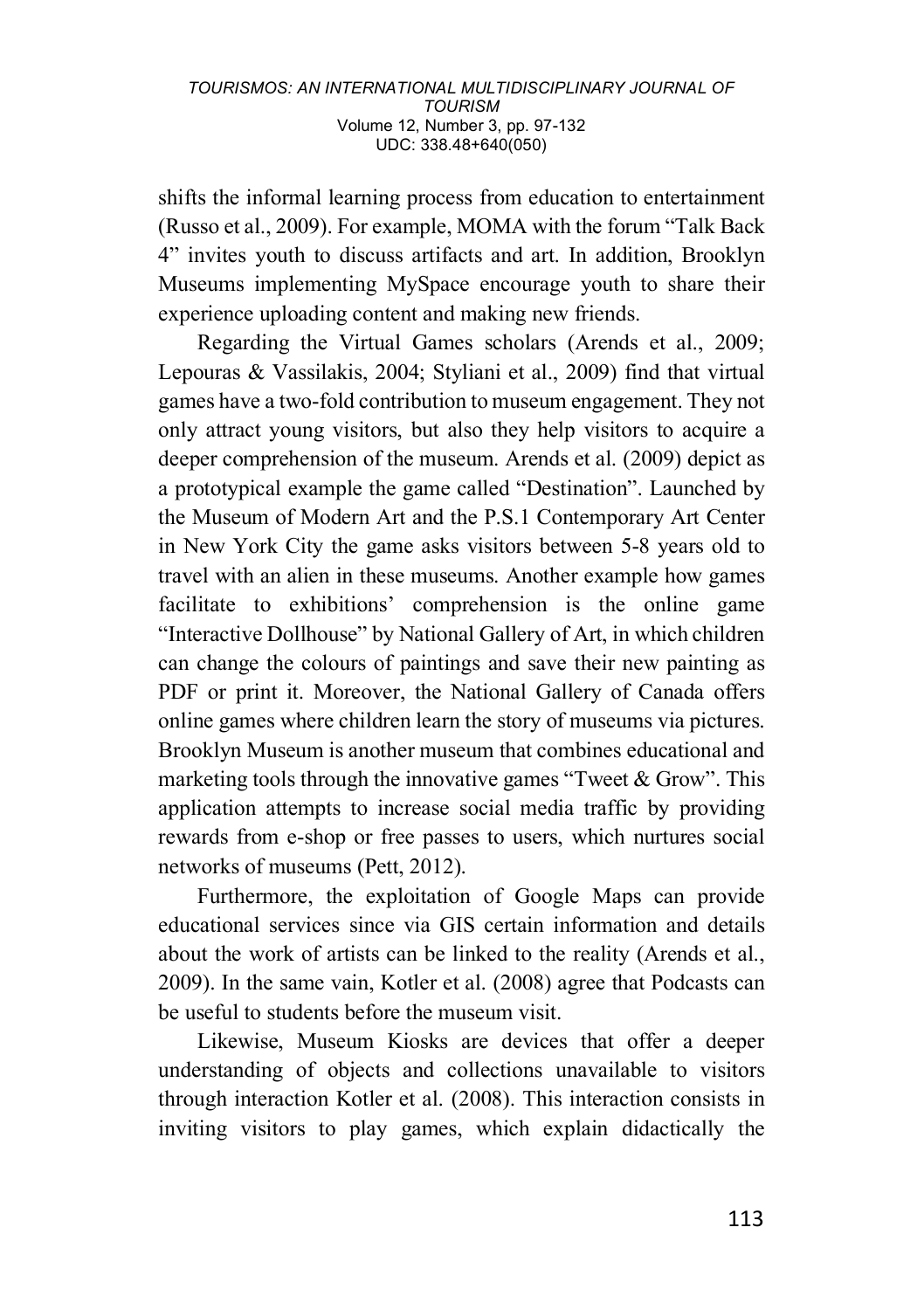exhibits, informing them for future activities or sending them photos from their visits. The National Aquarium Denmark, Den Blå Planet in Copenhagen uses successfully museum kiosk.

### *A SNAPSHOT OF SOCIAL MEDIA USE IN MUSEUMS*

After the analysis of social media's benefits to museums, another important theme in the literature review constitutes the insights of how museums use the social media. A number of researchers investigated the use of social media in various cultural organisations (Berthon et al., 2012; Pett, 2012;Waters & Jones, 2011; Whelan, 2011; Chung et al., 2014; Carvalho & Raposo, 2012; Hausmann, 2012a; Hausmann, 2012b; Lehman & Roach, 2011; Fletcher & Lee, 2012;Arends et al., 2009 ;Nah & Saxton, 2012;Waters, 2010; Kotler et al., 2008). Kotler et al. (2008) classified the social media practice into Facebook, Flickr, YouTube, Blogs,Virtual Games like Second Life, Podcasts and Museum Kiosk.

In his study, Pett (2012) highlights the vital contribution of social media to museum communication. Precisely, Pett (2012) labels 5 types of online interaction identical to the Rangaswami's 4 pillars of enterprise. Access is consistent with search, Share is similar to Syndication, Experience- Learn- Share is in line with Fulfillment and finally, Create / share is the Conversation. Their study also shows that "those engaged in arts and culture online are also engaged on arts and culture offline" (2012:2). Moreover, they define 5 factors of efficient social media use: Credibility, Consistency and Tolerance to criticism are the three key factors. Then, Integration and Alignment between online and offline communication follow. Also, the way of communication towards audience is vital. Likewise, Hausmann (2012a) concludes three key success factors of social media: the technology adoption, the provision of valuable content with referral potential and the stimulation of audience's involvement. Similarly, Kotler et al. (2008) mention that efficient social media create specialized discussion and boost visitors' loyalty by keeping them upto-date about current museum activities. According to Weilenmann et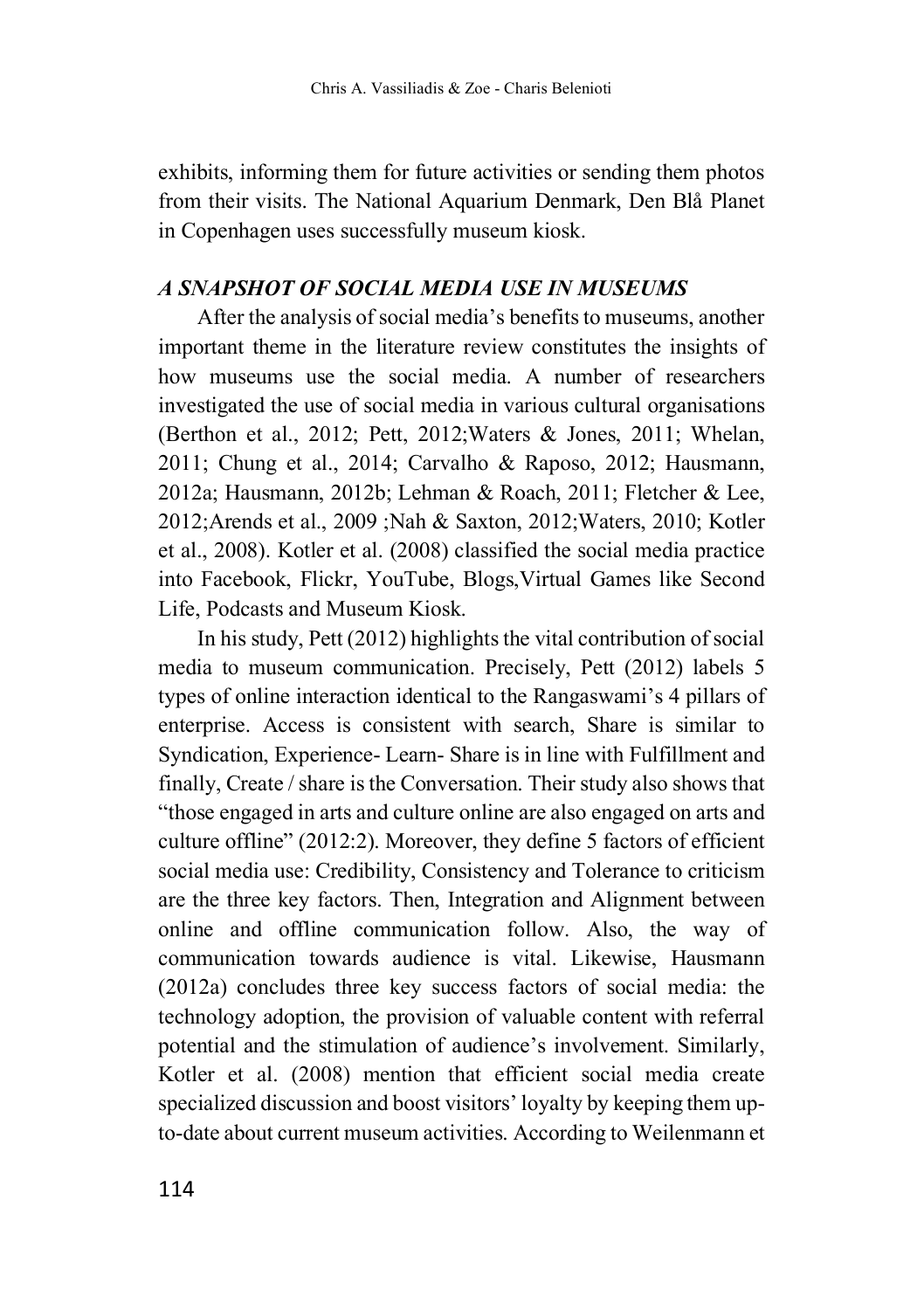al. (2013), the use of hashtags and direct comments in Instagram encourages audience's engagement.

Berthon et al. (2012) confirms that social media is a depended variable of the technology, culture, and government of a certain country. In their view (2) technology is also affected by the history of a country. Consequently, user patterns are also derived from these aforementioned factors. Third, they also note that within social media local media are unlikely to stay local. On the contrary, (5) global events can be localized through social media. Likewise, Nosen (2009) mentions that social media success stems from money, size and availability. Especially, regarding small museums the success of social media implementation depends on the availability of museums' staff.

In their analysis of 12 art museums, Chung et al. (2014) assert three strategies of SNS use in museums: awareness, comprehension and engagement. First, awareness aims to increase the visibility, retain current audience and attract new audience highlighting the diversity of museum. For instance, posts about museum news create awareness. This strategy has a short term outcome. Chung et al. (2014) believe that employees should adapt post accordingly to attributes of each social media platform. Second, comprehension attempts to boost users' understanding about the museums, mission, and activities that in turn boost visitor attachment. Therefore, employees should use a combination of social media channels illustrating any activity of museums staff: from curators, collections managers to videographers. In this way, they will boost the collective identity or visitors' attachment to museums. Thus, visitors are likely to make a donation. The third strategy increases the interaction of visitors with the museum. This parameter attempts to urge people talking about museums. Again, a combination of post mix is suggested in order that organisations are more popular.

Regarding the ideal way of social media use, Chung et al. (2014) as well as Kotler et al. (2008) highlight that each of this tool has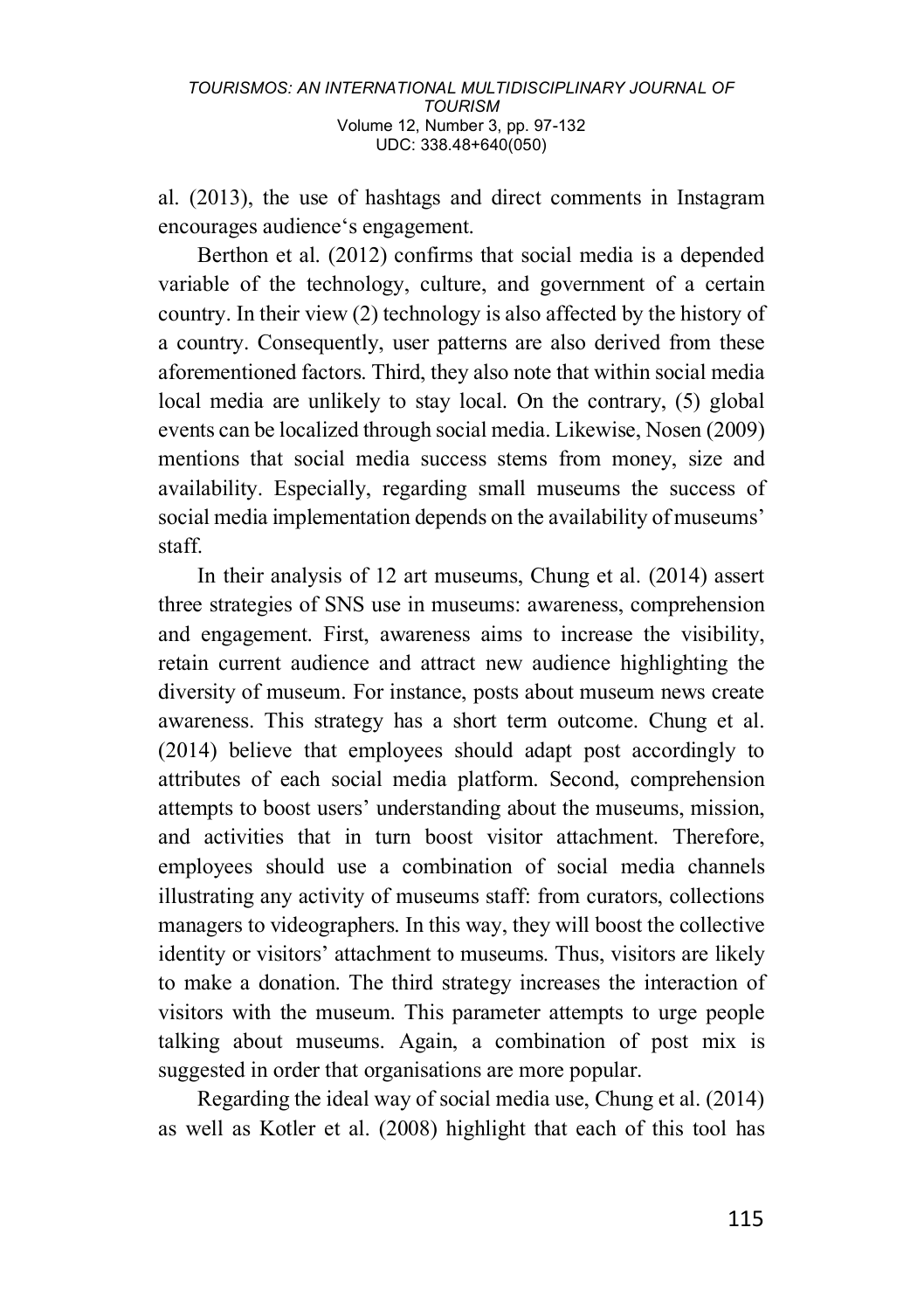different characteristics and functions. Twitter is ideal for offers and event- reminders (Chung et al. 2014). On the other hand, FB is used for conversation and relationships' development (Chung et al., 2014; Kotler et al., 2008). As noted by Kotler et al. (2008), Facebook is widely used by the renowned museums such as Johns Hopkins University Museums (Baltimore, Maryland), U.S. Holocaust Memorial Museum (Washington, D.C.) and the Brooklyn Museum (New York).Furthermore, Flickr as photo-sharing content community is ideal to inform audience about events and exhibitions. Notable museums such as Brooklyn Museum, Mart Museum (Italy) and the Museum of Spanish Colonial Art New Mexico, use Flickr (Kotler et al., 2008). YouTube belongs to the social media dream- team as it increases web- traffic, visibility, tagging and connectivity. Now, many museums have their own YouTube channel providing their visitor with a multitude of topics (Indianapolis Museum of Art), contests (The Brooklyn Museum) or customized videos (New York City ' s Museum of Modern Art, MoMA).

In terms of Blogs, Kotler et al (2008) listed the two types of Blogs: the Photoblogs, created by photographs and the Videoblogs, created by users to communicate stories. They praise Blogs for their interactivity with young people. Podcasts are also ideal for kids and teens as well because they allow museums to approach visitors with specialities (hearing- impaired). Podcasts can offer added information. However, no attempt was made to investigate social media as a mean of impaired visitors' engagement with the museums.

Museums Kiosks provide additional information about the objects and collections (Kolter et al., 2008). Ιn Catalania of Italy, 62 museums use them. Kiosks reduce the cost of producing multimedia kiosks. They also give access to content of other museums in the same network and encourage tourists to visit more museums in the same area. In kiosks, visitors have customization services: they can select what they want to see and they can be informed about offers, new services or exhibits.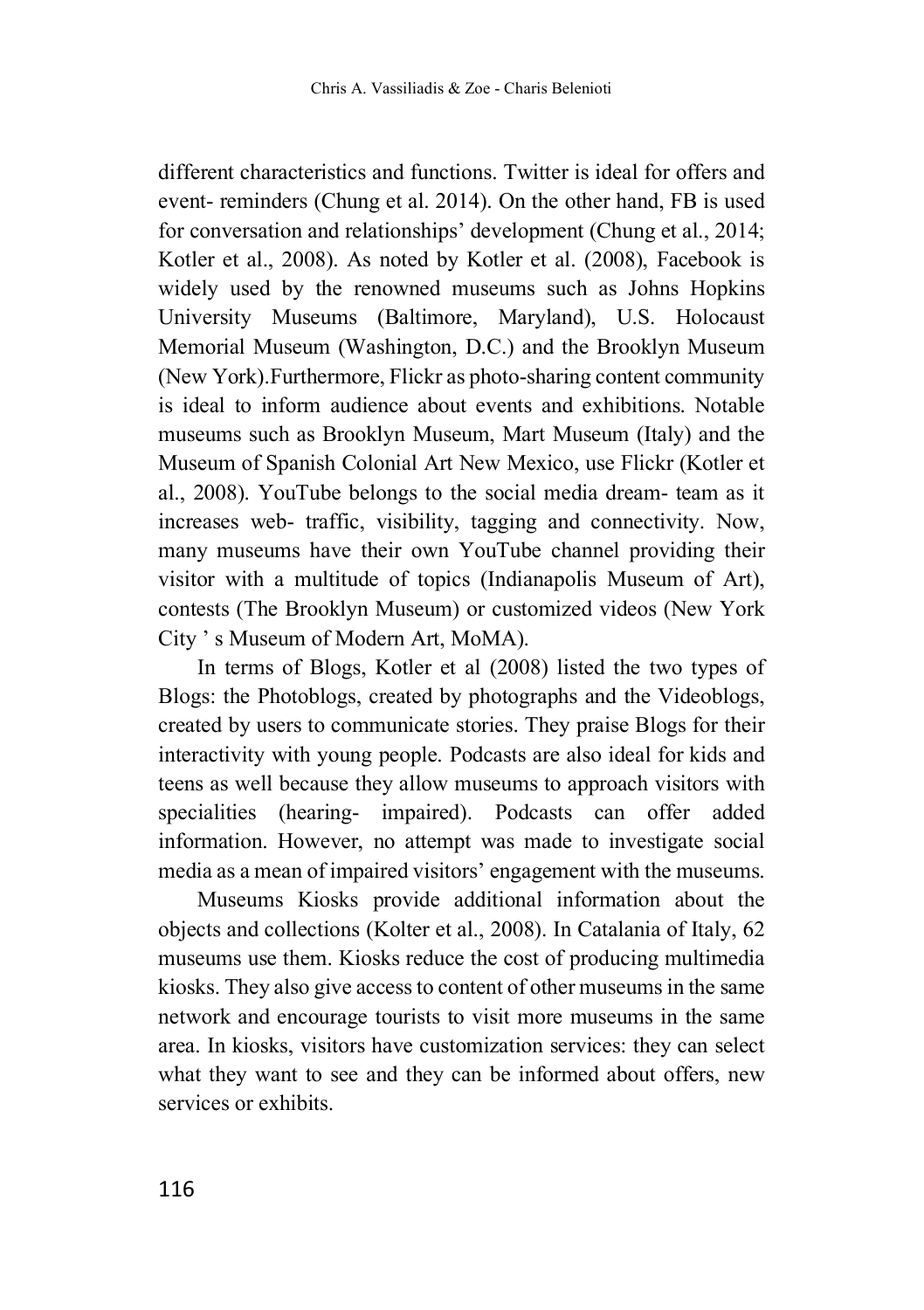To date several studies have explored the usage patterns of social media in museum organisations. Fletcher & Lee (2012) investigated how 315 museums use social media. They point that managers do not develop dialogic communication although they believe in these medias' effectiveness. Next, these authors acknowledge that few museums apply social media tools for brand engagement, brand recognition or crowd-fundraising. Precisely, they observe that museums managers use social media to post reminders (60%), online promotions, announcements (45%), or to expand their brand awareness and reach new visitors (42%). Nevertheless, a minority (11%) uses them to create a bidirectional communication. Thus, Fletcher & Lee (2012) also identify two moderator factors of boosting participation: content quality and successful selection of social media instruments. In this study, Facebook is illustrated as the king of social media. According to Lehman & Roach (2011), Victoria and Albert Museum in London has the best social media use within Facebook, Twitter and Flickr. After, Australian Museum follows because it encourages audience to communicate by commenting, tagging and sharing their favourite parts of their visits. Tate Museums in UK also via Tate Online encourages collaboration with audience and integrate marketing approach at a strategic level.

Hausmann (2012a) concludes that museums managers should focus on the platforms with high visibility (Facebook, Youtube) and update their profiles several times per day. Content is a critical success factor: the more appealing the content is, the more buzz and dialogue will be emerged between museums and visitors. Consistent to Hausmann (2012a), Colbert and Courchesne (2012) motivate cultural industries to seize the advantages of online Marketing and Social Media. They also acknowledge the co- creative media and media convergence as a culture mediator. They agree that arts institutions should employ marketing strategies and tactics based on co- creation and involvement of clients. Thus, a two- way communication will appear and through the community attachment a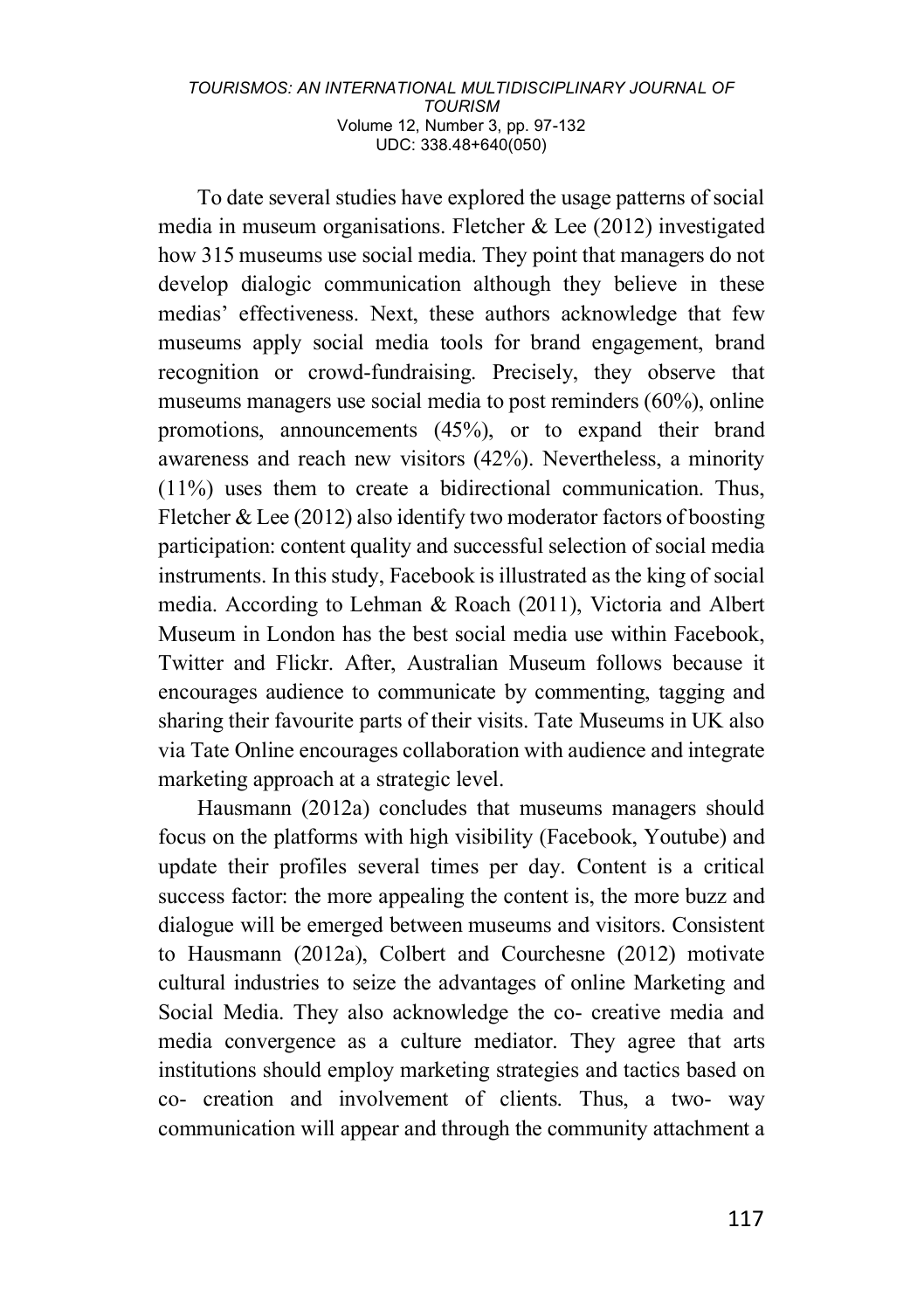loyalty may be created. Similarly, Lehman and Roach (2011) highlighted that the success of the modern museums depends on its website's Technological Acceptance Model. Therefore, they recommend all museum managers to be aligned to the new digital era at a tactical and strategic level.

Furthermore, Pett (2012) showed that the staff of British Museum use social media to give access to digital content and boost conversation and engagement with the audience. Given this study, the online exhibition "Haj", where museum encourages visitors to share their experience via video, text, pictures over social media, constitutes a representative example of social media use. Moreover, Pett (2012) remarked that British Museum implements social media at their full potential. In terms of UGC managers have launched successfully the project "A History of the World- AHOW". AHOW attempts to disseminate world history through the collection of British Museums and was awarded by the Art Fund in 2011. Similarly, British Museum (henceforth BM) was labeled as innovator player with the project in Wikipedia named "Wikipedian- in residence". This social media application was designed to boost the visitor interaction with the BM collection and encourage the collaboration between curator and Wikipedia users. Regarding the most popular social media, the research showed that BM has a very active presence on Facebook, Twitter, YouTube and Blogs. Still, Pett (2012) identifies some weakness in the social media use of BM.

Pett (2012) assesses that Brooklyn Museum launches the most efficient social media strategy within all social media tools. Brooklyn museum is ranked globally as the first museum in SNS by leveraging engagement through subscription to exclusives events. Brooklyn Museums is also the only museum that combines educational and marketing orientation by developing innovative games such Tweet  $\&$ Grow. This application leverages the social media traffic by providing rewards from e-shop or free passes to users that nurture social networks of museums. With regards to Location Based Marketing techniques, Pett (2012) concludes that Brooklyn Museum constitutes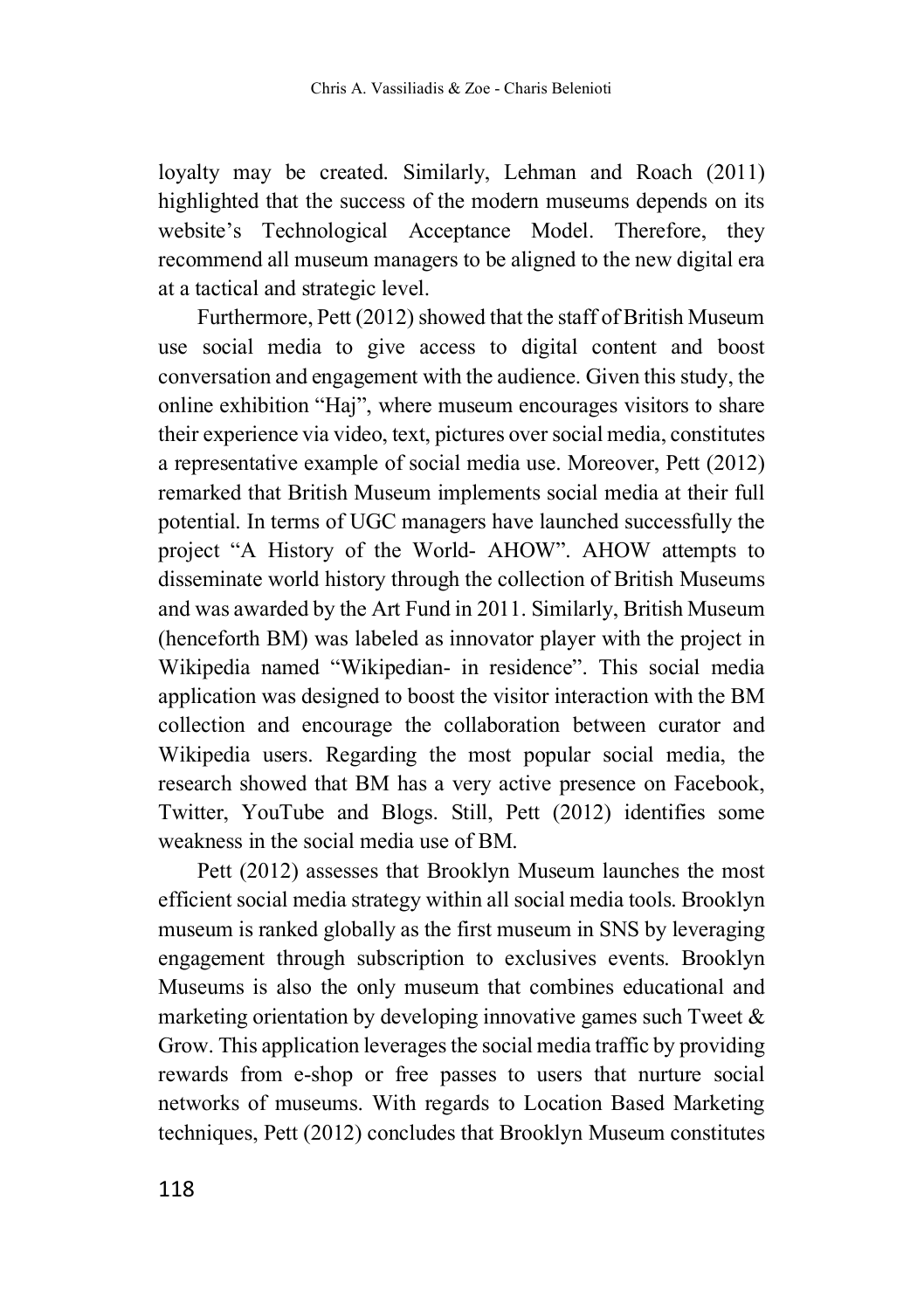a unique example for other museums to follow with the platform "We Are What We Do", sponsored by Google. Moreover, they find that synergies between museums could boost the traffic. For instance, Metropolitan Museum of Art (MET) and Brooklyn Museum achieved this goal within Foursquare. Additionally, Chung et al. (2014) implementing a qualitative survey in 12 museums draw that museums primarily use SNS, then Twitter, Blogs and YouTube. Consistent with Pett (2012), they conclude that still little is done in Foursquare, Flickr, Vimeo, Pinterest, and Instagram.

The measurement of communication efforts constitutes a very important line in the museums marketing communications. According to Hume and Mills (2011), Web inserted new methods of measurement through key performance indicators (KPIS) such as visitation and tracking systems of visitors. Accountability and numbers of visits are the new KPIs. Regarding the social media context, indicators as numbers of fans, likes and comments constitute the most popular method to evaluate social media effectiveness. Still, even though they are not so accurate, Facebook Stats, Google Analytics, and Google Alerts are depicted as the most popular measurement tools (Fletcher & Lee, 2012; Nosen, 2009). Similarly, Pett (2012) suggests that measuring the social media effectiveness can be implemented though the relevant KPIs. For instance, the variable of affiliation can be measured on the basis of fans, followers, contacts or subscribers. On the other hand, the variable of engagement analyzes a multitude of criteria like volume of comments, posts, reposts and retweets, embeds, views, traffic to site, or mentions. Finally, the social medias' impact is evaluated via specialized software based on social indices that analyze networks and effort to 'determine user's spheres of influence, their audience numbers and their trust levels.' (2008: 15).

Such approaches, however, did not investigate to what extent these metrics help managers. Moreover the available studies doesn't take how frequently are these methods used by managers. Although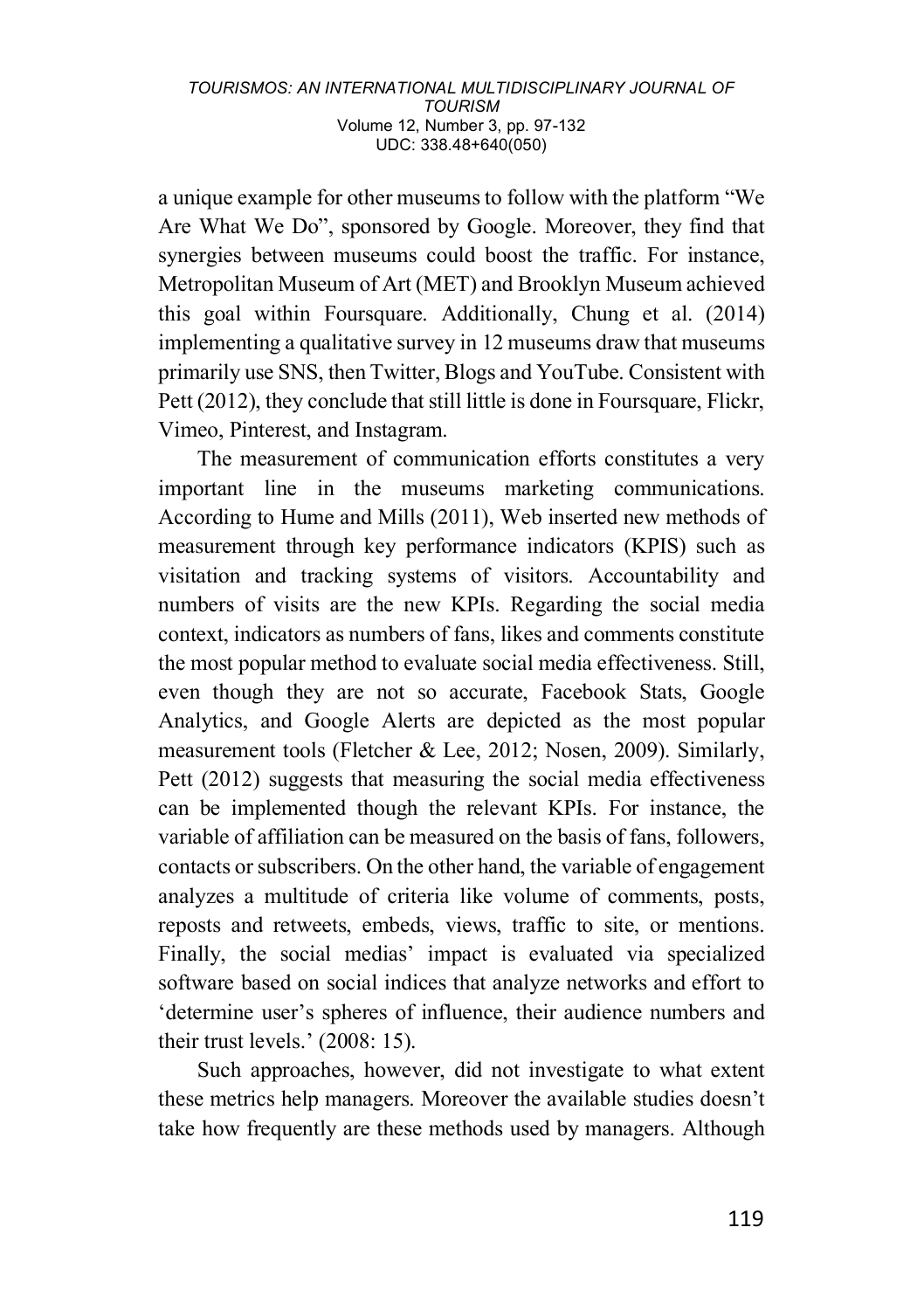extensive research has been carried out on social media metrics no previous study examines to what extent do managers interpret into ''true engagement' rather than numbers of followers.

# *PROBLEMS AND BARRIERS OF SOCIAL MEDIA IMPLEMENTATION IN MUSEUMS*

According to the literature review, numerous researchers emphasize the lack of social media integration at a strategic and tactical level (Fletcher & Lee, 2012; Berthon et al., 2012; Hausmann, 2012a; Waters, 2010; Waters et al., 2009; Lehman & Roach, 2011). As Srinivasan et al. (2009) asserted, museums do not understand their new responsibility for a more "engaged, local and contemporary reciprocity" (2009:18) and ignore the opportunities of ICT. Similarly, Nair, (2011) and Mangold and Faulds (2009) suggest that organisations should comprehend that social media is an unstructured, conversational dialogue.

Moreover, the big challenge for NPOs and museums is that these organisations do not exploit social media to their full potential. Managers lag how to integrate them in the daily, tactical operation. For example, Waters et al. (2009) investigating 275 museums via content analysis reported that these museums use the minimum of Facebook potential. Similarly, Lehman & Roach (2011) and Styliani et al. (2009) asserted that marketing in museums is limited only in the "brochureware" boundaries (Hanson and Kalyanam, 2006; Strauss, El-Ansary, and Frost, 2006) in which websites are used only as content providers. In addition, successful and modern museums will integrate new technologies in their communication and marketing daily activities. Engagement and Dialogue are the new streams, while the laggards will be excluded from their industry (Lehman & Roach, 2011).

Ethical practice of social media is a principal issue that museums should consider in the social media era. Numerous scholars regard the threats of authenticity, authorization over digital collection, digital content and transparency as the major obstacles of social media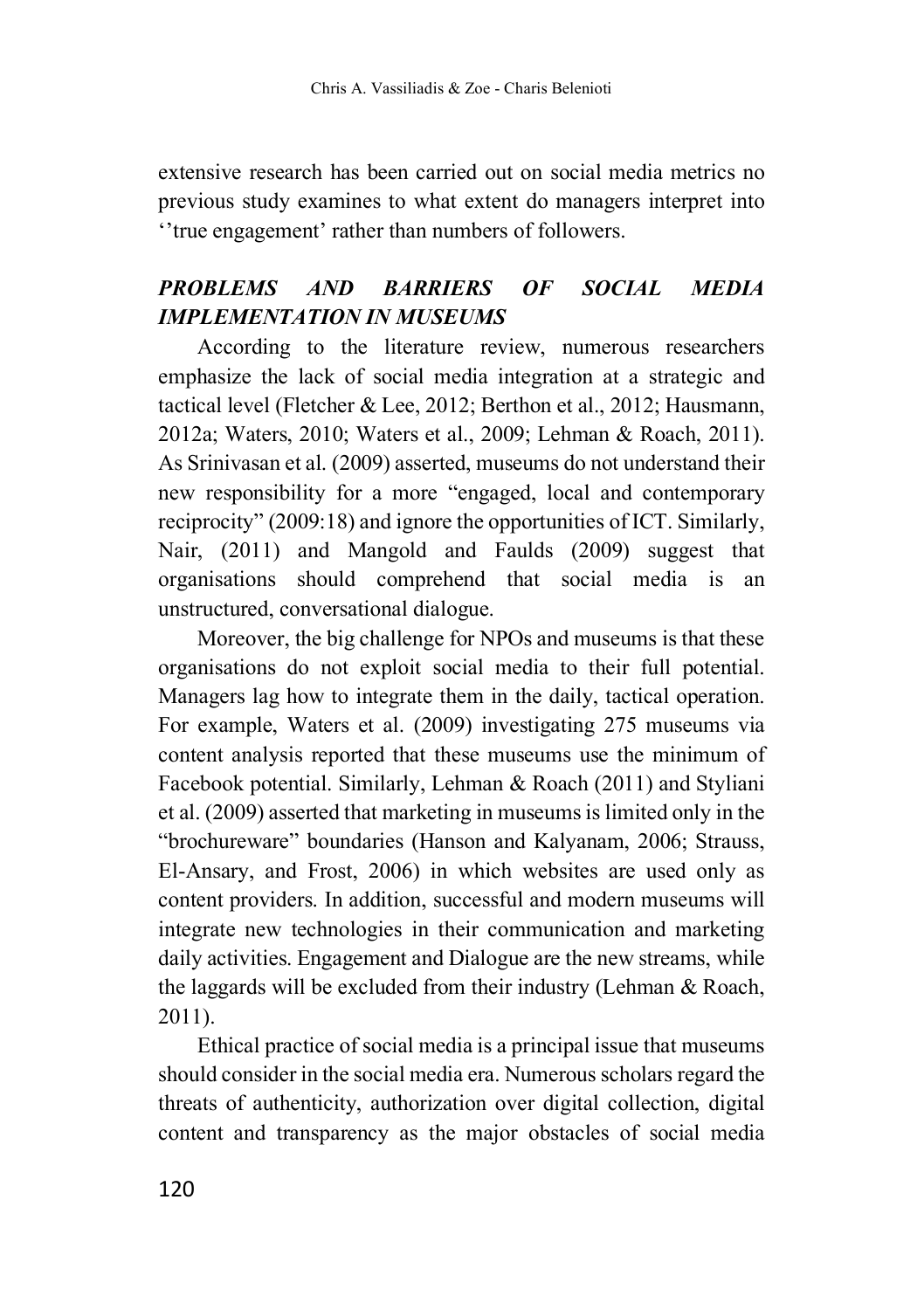implementation. Some identical ethical issues relate to privacy concerns, exposure of young visitors, web bullying developed by trolls users (Pett, 2012; Arends et al., 2009; Wong, 2011). Wong (2011) cited that in Holocaust Museum Twitter use creates crucial questions about the transparency. Arends et al. (2009) and Pett (2012) further considered a serious challenge the lack of expertise for crisis communication and wrong decisions of strategic digital communication management. Other identical ethical issues relate to the maintenance of museum archives and the low involvement of audience. Last, the detrimental selection of software entails bad interaction experience between museums and audience.

Such expositions are unsatisfactory because they provide categorical views. Herein lies the dilemma? Are managers really able to understand and corroborate with the participating culture of digital society that social media exemplify in the context of museums? Museums being a social and perpetually evolving institution should correspond to this challenge, it is as called by few scholars. Moreover, another reason for supporting the dialogue and transparency via social media is that from a business perspective, museums simply as organisation or brands should also in line with the emerging communication status quo. (Belenioti et al., 2015). Thus, to generate a broader and repetitive audience, museums need to be explicit and talkative by providing interesting fresh content of sectors' services. Finally, the argument of maintenance is valid both for digital and print communication. Ending this debate we concluded that the rational and aligned to museum values social media use defiantly boosts the vast benefits of this stream and eliminates these doubts. In other words, given its efficacy and amplitude benefits social media should be treated rather a boosting performance tool than a deteriorate factor of museums sustainability.

As for the barriers and challenges, Whelan (2011) recognizes the lack of IT knowledge, funding or personnel availability. He also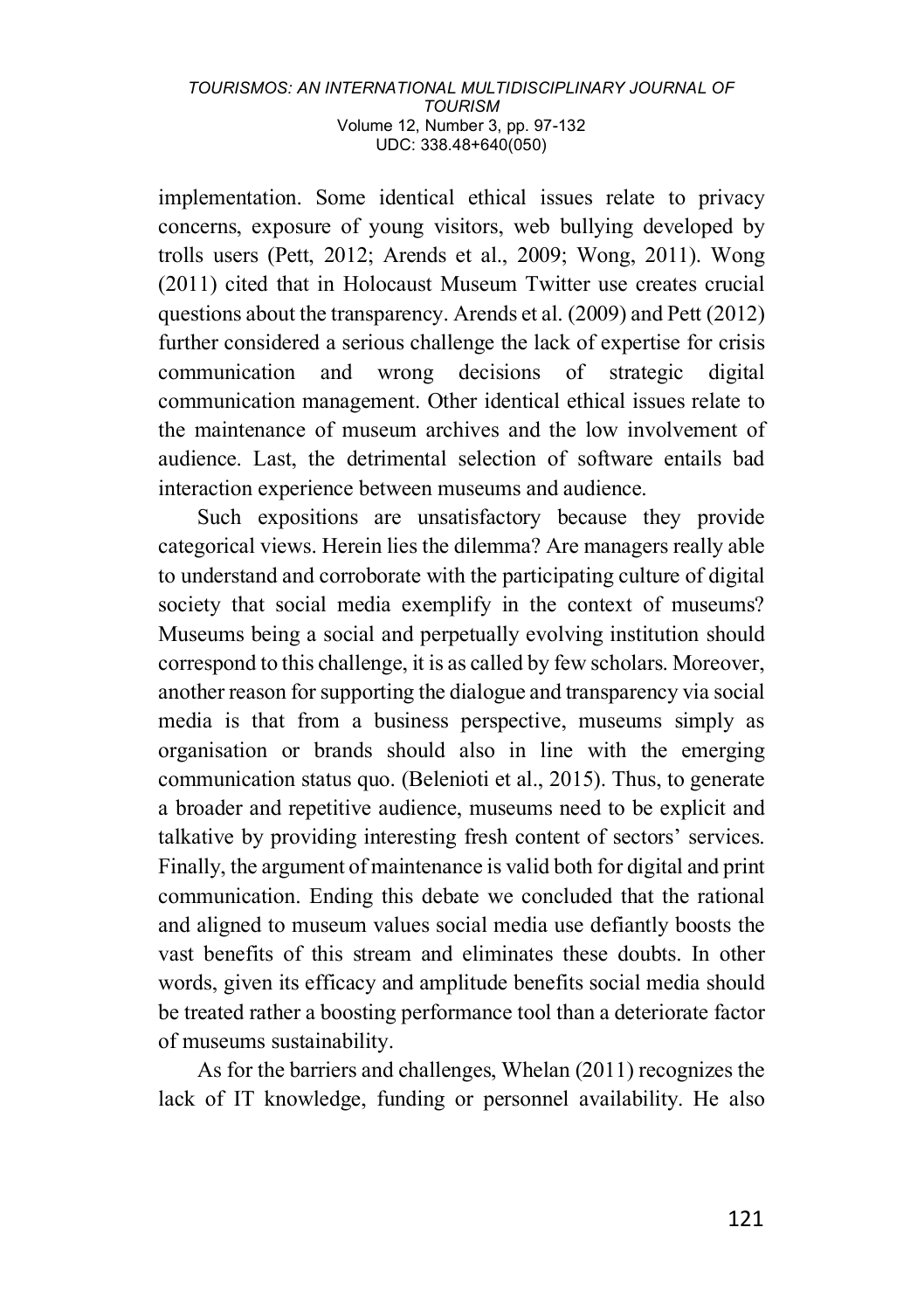identified that social media generate serious questions about the authority and authenticity of online museum content.

Regarding the impediments of social media use in cultural industries, Berthon et al. (2012) and Hausmann (2012a) identify several barriers: visitors and managers' attitude, way of use (dialogical or monological), bureaucracy of organisations, lack of IT literacy and skills, and finally, lack of consistency about the integration of social media or misalignment between visionorganisational culture and images. For example, while they eagerly support the social media use they exclude their internal stakeholders, prohibiting their employees to use them during the work.

Fletcher  $\&$  Lee (2012) indicate that the most significant problem is the one way communication that currently dominates social media environment. Moreover, social media use implies serious issues such as transparency, liability and credibility of a museum or privacy protection of visitors' data. They also assert that managers should invest to their employees in terms of time and knowledge so as to make them familiar with social media use efficiently.

Finally, few authors (Russo et al., 2007; Styliani et al., 2009) have considered the interdisciplinary collaboration as a new issue for discussion. Thus, cross – disciplinary cooperation from archaeologists and educationists to communication consultants and designers will provide the optimal results.

### **DISCUSION AND IMPLICATIONS**

Given the available literature on social media use in museums we identified four important effects: the benefits of social media to museum communication, the enhancement of educational role of museums via social media, patterns by which museums use social media and the problems and the barriers attendant to social media integration in museums. The study revealed that beyond social media effectiveness museums managers lag into dialogical communication. This result may be explained by the limited understanding of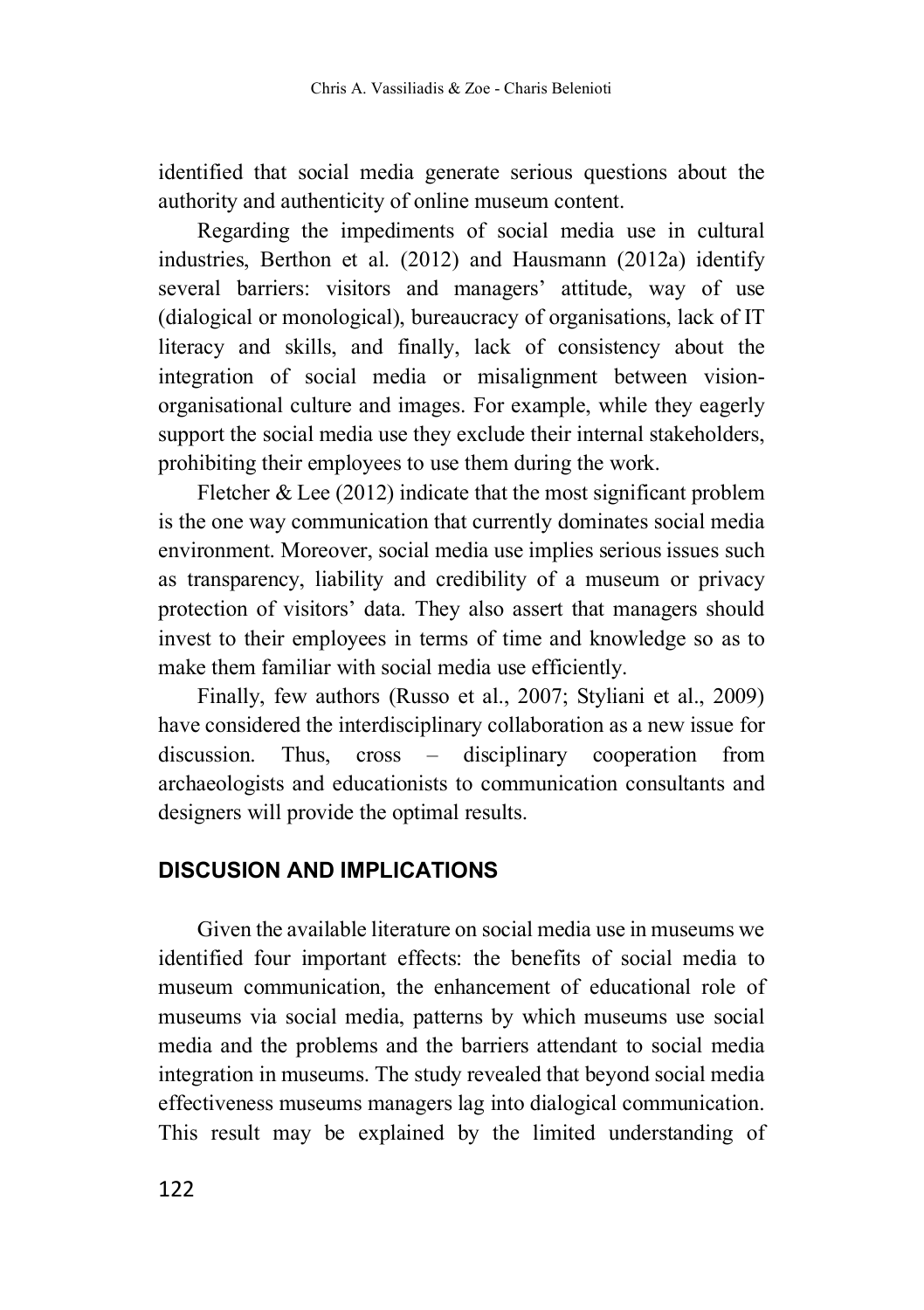managers how to create dialogue within social media. Moreover, the review concluded that museums do not use social media at their full potential. A possible explanation for this might be the infant character of social media or the lack of personnel's expertise and knowledge about the efficient use of social media.

Finally, in this paper we didn't attempt to paint the implementation of social media in museums as a rosy picture. Contrary to the majority of scholars, some critics question the ethical orientation of social media towards the privacy of audience or they doubts the huge transparency of museums in the sake artifact's maintenance (Pett, 2012; Arends et al., 2009; Wong, 2011). Ending this debate we concluded that the rational and aligned to museum values social media use boosts the benefits and eliminates the doubts. Thus, in accordance to the majority of scholars, who are social media enthusiasts, we view social media as a boosting performance tool than a deteriorate factor of museums sustainability as soon as the museum uses in a proper way social media.

The contribution of this study is twofold: First, this paper extends the current knowledge providing a summary of studies about social media in museums. Second, the findings of the current literature review may help museum practitioners and scholars to understand better the nature of these digital tools and deploy successfully ecommunication tactics.

Regarding the managerial implications, one of the issues that emerges from these findings is the lack of dialogical communication. In turn museum professionals are encouraged to use the full potential of social media sharing a dialogic, engaging, informative, entertaining content. Given the potential of social media, managers are urged to think 'out of the box' and apply tactics from the FPOs social media marketing. Thus,, they should incorporate these digital instruments at strategic and tactical level not only for marketing but also for educational and entertaining purposes always in consistency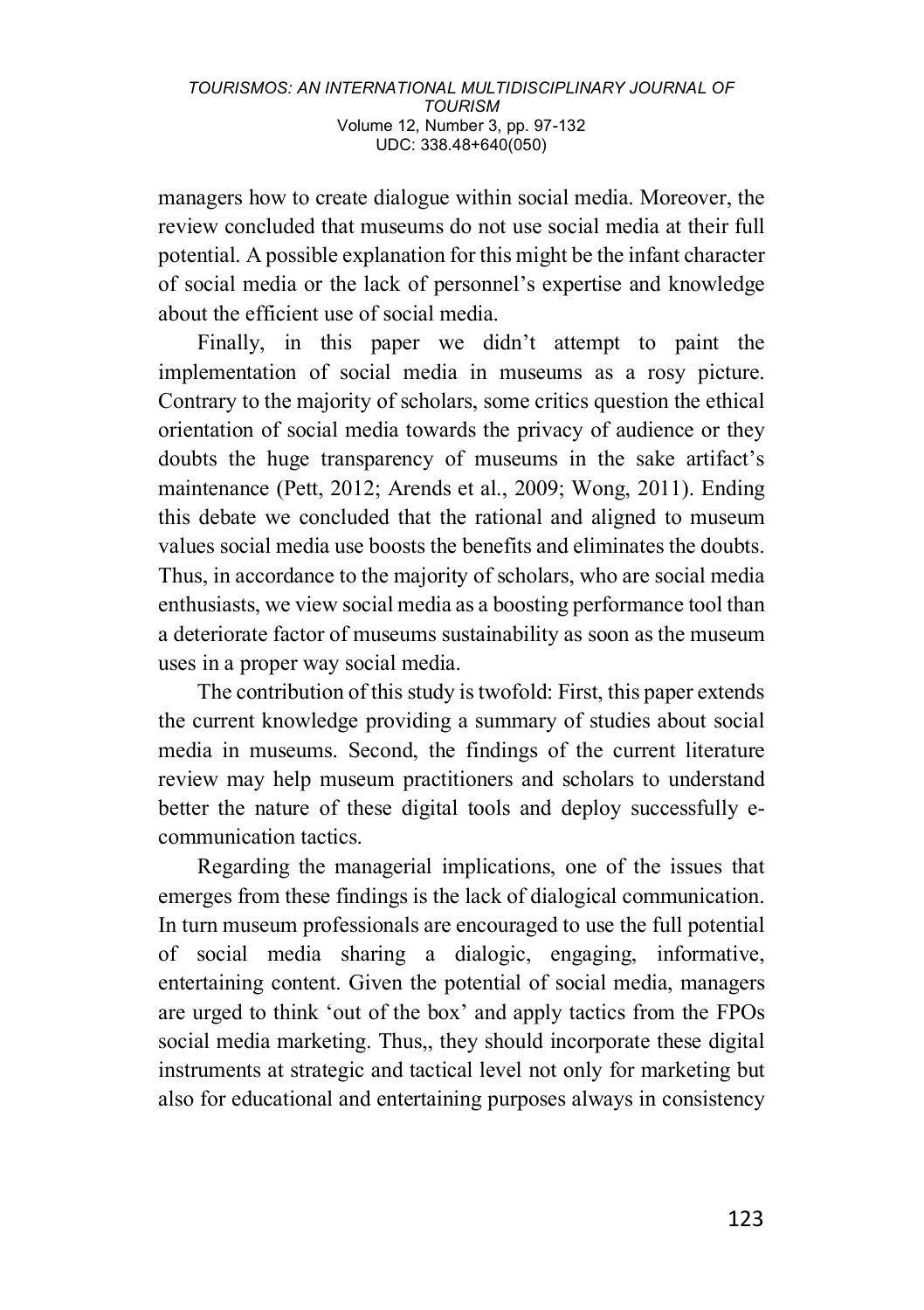with the raison d' être (Mangold & Faulds, 2009) of each organizational mission of museums.

As for the tactical level in particular managers definitely can potentiate the 7ps of Marketing Mix via social media. First, managers can boost the variables of Price and Place within social media by engaging and inviting audience to contests. Museum mangers can offer rewards such as free daily entrance, free meals in museum restaurants, and free coupons from the museum shop, events, or even by inviting them to the forefront of their campaigns. Second, regarding the variable of Product, social media can further augment the educational mission through the ''edutainement''. As virtual games appear prominent managers are urged to retain the interests of their young audience by launching educational virtual museum games. Additionally, museums officers can ameliorate their services by posting content (testimonials) about the museum experiences and activities from the internal (employees) and external (visitors) stakeholders perspective. In this way, a museum achieves a dialogical communication and improves its services from the audience feedback and testimonials in social media.

Third, regarding the People variable, given that social marketing increases the velocity of communication and relationship marketing boosts the mutual engagement (Moretti & Tuan, 2014) managers could benefit from this combination to bolster the audience engagement. As explained earlier, testimonials are a very efficient strategy not only for product's improvement but also for audience involvement. Therefore, museums practitioners can also enhance the positive E-WOM, which in turn will not only extend further museum's audience base but will it also extend fundraising and enhancement of membership programs. As regard the variables of People and Process, to achieve a participatory culture in the participative culture of museums managers should seek synergies with linking partners from museum and business sector in the social media totality.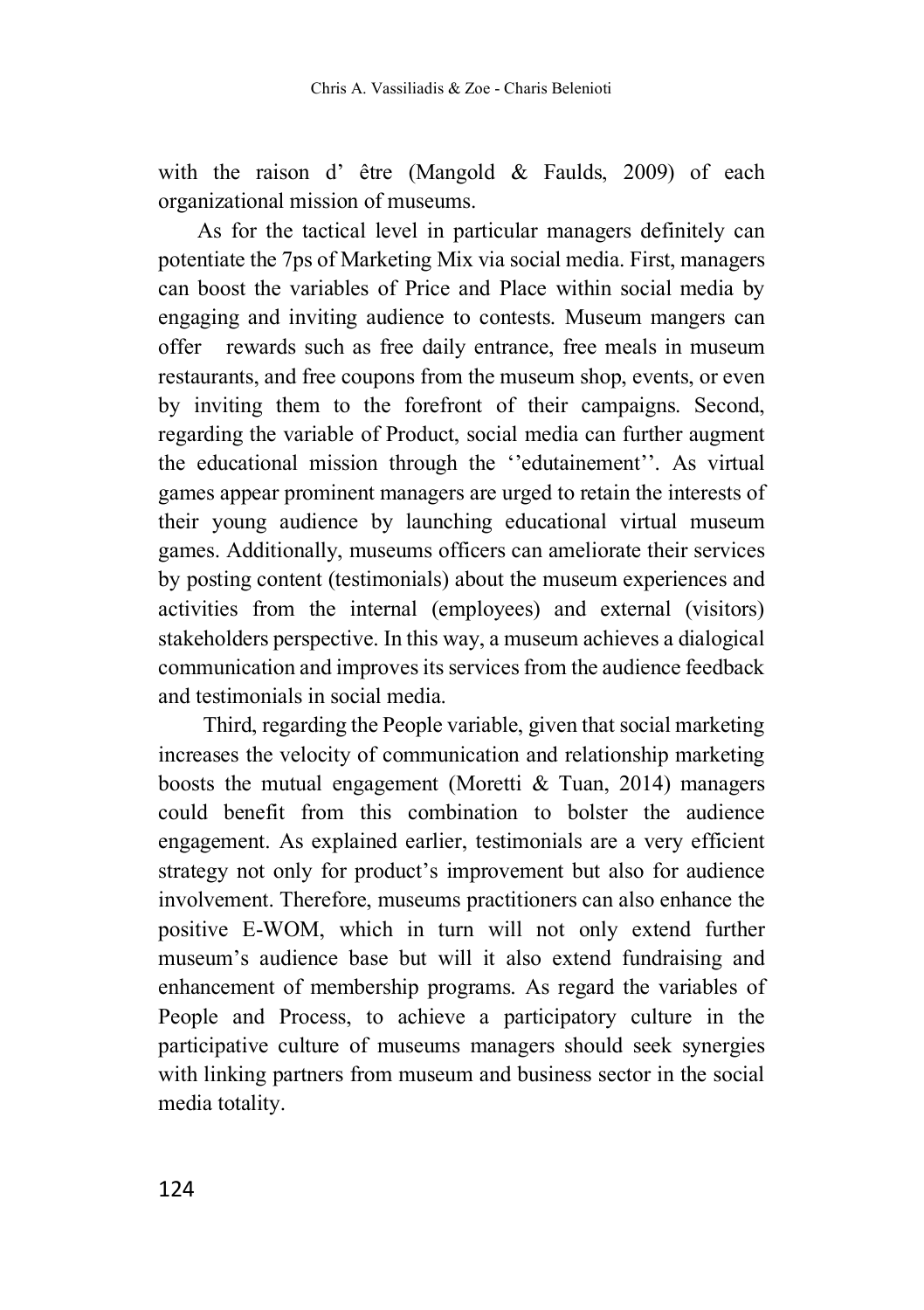Finally, in terms of Process variable, managers can achieve a better understanding of the social media use and users by monitoring frequently their audience patterns though users' behavior researches. Within Social Media context, monitoring the Facebook page and the Twitter account of museums allows to evaluate the number of likes, shares, retweets and followers. Then, observing the Youtube webpage, in which the video of museums are presenting, would permit to see the number of its views. The spread of the hashtags through Facebook and Twitter can be measured by means of the website http://keyhole.co/ and social media analytics (Fan & Gordon, 2014;Sabate et. al.l-, 2014).

### **LIMITATIONS & FURTHER RESEARCH**

Nevertheless this study provides fruitful theoretical and managerial implications, our research has .several limitations. All the following limitation is an important issue for future research. First, a limitation of this study is the finite available bibliography mainly focused on big museum brands with plenty of resources. Moreover, there is no study relating to the use of social media use in Greek museums. Although Greece has a marvelous cultural heritage, a prominent museum sector given their contribution to local economy (Deffner et al., 2009; Vassiliadis & Fotiadis, 2008) due to the lack of effective marketing strategy Greek museums find attracting and retaining visitors' loyalty difficult. Therefore, more research on boosting museum branding via social media needs to be undertaken. Second, another important limitation is that so far studies paid solely attention to the social media usage from a corporate aspect. Consequently, further study with more focus on social media behavior of museum visitors is important. Third, our study examines the most important aspects of social media use within museums and does not investigate the development of storytelling or learning programs through social media. Future research should explore the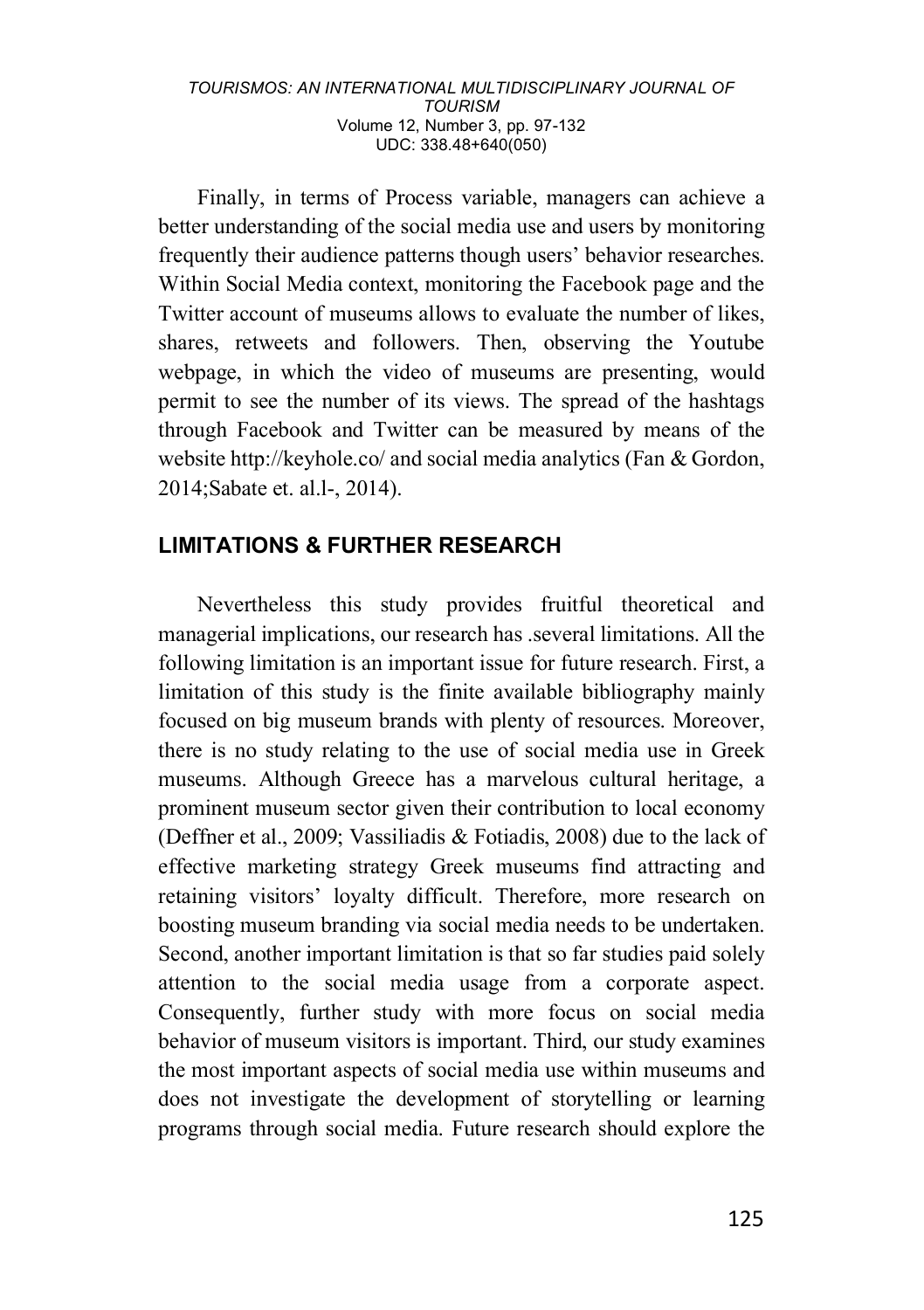interrelationship of social media and storytelling or informal learning process from a marketing perspective. Fourth, very little is known about the measurement of social media efficiency and the actual measures of social media marketing effort in museums. To investigate rigorously the causal impact of each social media instrument to formation of audience patterns researchers could design experiments, more cross- cultural studies relating to the social media usage in museums and how the social media usage affects the brand perception of museum could provide fruitful insights.

### **REFERENCES**

- Anholt, S., (2008). From nation branding to competitive identity: the role of brand cities and regions. New York, Palgrave Macmillan.
- Arends, M. et al., (2009). Interaction with art museums on the Web. Paper presented at the IADIS Intl Conference WWWInternet. Rome, Italy, 2009.
- Bradburne, J. M. (2001). A New Strategic Approach to the Museum and its Relationship to Society. Museum Management and Curatorship, Vol.19,No.1,pp. 75–84. doi:10.1080/09647770100701901
- Belenioti, Z.C., Andronikidis, A., Vassiliadis, C. (2015). Classifying and Profiling Social Media Users: An Integrated Approach. Paper presented at The European Conference on Media & Mass Communication (EuroMedia2015).Brighton, UK: 13-16 July 2015. ].
- Berthon, P.R. et al., (2012). Marketing meets Web 2.0, social media, and creative consumers: Implications for international marketing strategy. Business Horizons, Vol.55, No. 3, pp.261–271.
- Botti, S., (2000). What role for marketing in the arts? An analysis of arts consumption and artistic value. International Journal of Arts Management, Vol.2,No.3, pp.28–47.
- Carvalho, J. & Raposo, R., (2012). The adoption of social media by museums as a communication tool : helping museums get into the game. Paper presented at 9th European Museum Advisors Conference. Lisbon, Portugal: 29 May- 2 Jun 2012.
- Charitonos, K. Blake, C., Scanlon, E., & Jones, A., (2012). Museum learning via social and mobile technologies: (How) can online interactions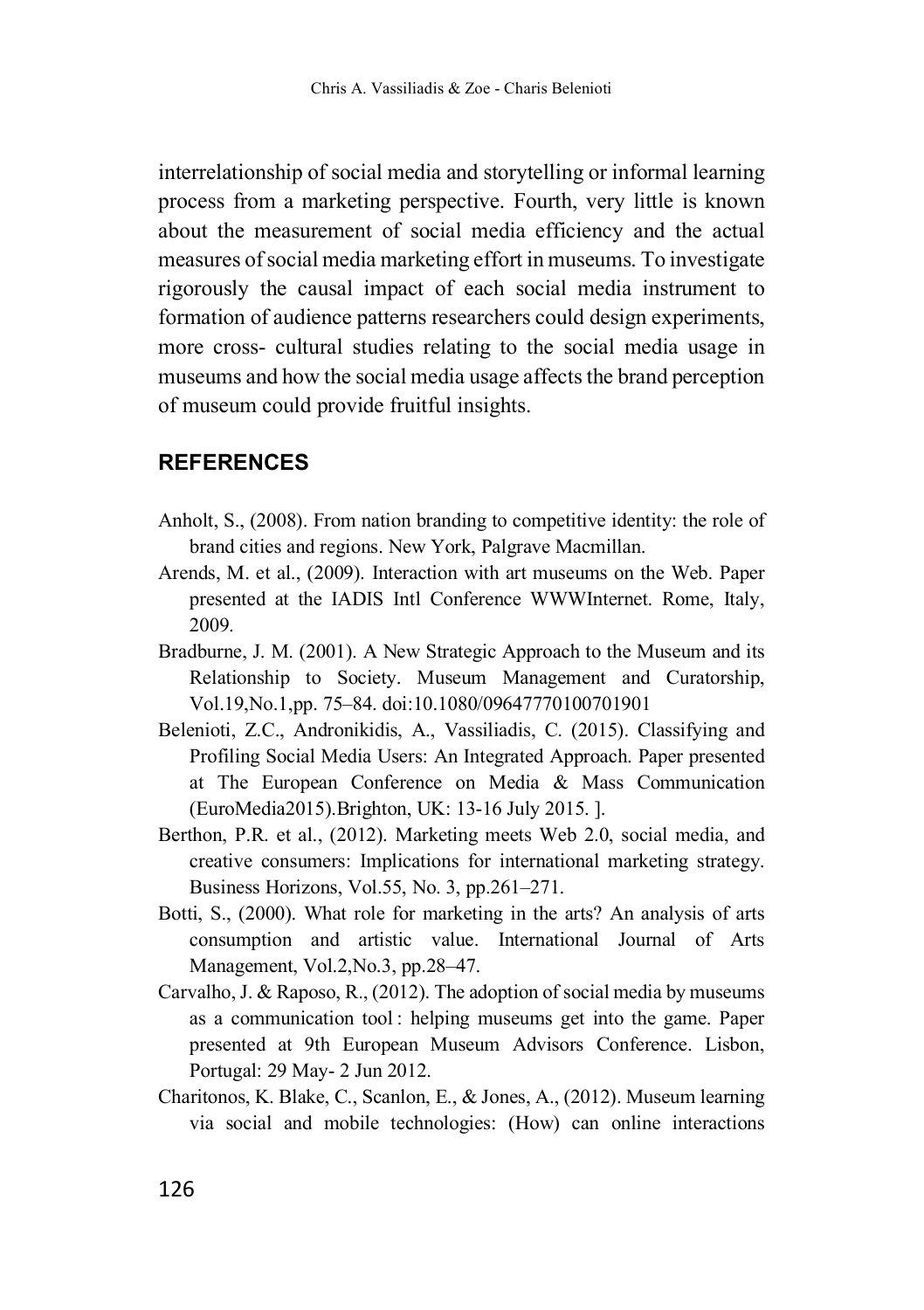enhance the visitor experience? British Journal of Educational Technology, Vol. 43, No. 5, pp.802–819.

- Chung, T.-L., Marcketti, S. & Fiore, A.M., (2014). Use of social networking services for marketing art museums. Museum Management and Curatorship, Vol.29, No.2 pp.1–18.
- Cole, D. (2008). Museum marketing as a tool for survival and creativity: the mining museum perspective. Museum Management and Curatorship. doi:10.1080/09647770701865576
- Colbert, F., (2003). Entrepreneurship and leadership in marketing the arts. International Journal of Art and Cultural Management, Vol. 6, No.1, pp. 30-39.
- Colbert, F. & Courchesne, A., (2012). Critical issues in the marketing of cultural goods: The decisive influence of cultural transmission. City, Culture and Society, Vol.3, No.4, pp.275–280.
- Deffner, A., Metaxas, T. & Papatheohari, T., (2009). Museums, Marketing and Tourism Development: The Case of the Tobacco Museum of Kavala. Tourismos: an International Multidisciplinary Journal of Tourism. Vol.4No.4, pp. 57-76.
- Fan, W., & Gordon, M. D., (2014). The power of social media analytics. Communications of the ACM, Vol. 57,pp. 74–81. doi:10.1145/2602574.
- Fletcher, A. & Lee, M.J., (2012). Current social media uses and evaluations in American museums. Museum Management and Curatorship, Vol.27, No.5, pp.505–521.
- Gilmore, A., & Rentschler, R. (2002). Changes in museum management: A custodial or marketing emphasis? Journal of Management Development, Vol.21, No. 10, pp. 745–760. doi:10.1108/02621710210448020
- Hanson, W.& Kalyanam K., (2006). Internet Marketing and e-Commerce. South-Western College Pub; 1st Edition.
- Hausmann, A., (2012a). Creating "buzz ": opportunities and limitations of social media for arts institutions and their viral marketing. International Journal of Nonprofit and Voluntary Sector Marketing, Vol.17, No. 3, pp. 173–182 (2012).
- Hausmann, A., (2012b). The Importance of Word of Mouth for Museums: An Analytical Framework. International Journal Of Arts Management, Vol.14, No.3, pp.32-43.
- Hume, M. & Mills, M., (2011). Building the sustainable iMuseum: is the virtual museum leaving our museums virtually empty? International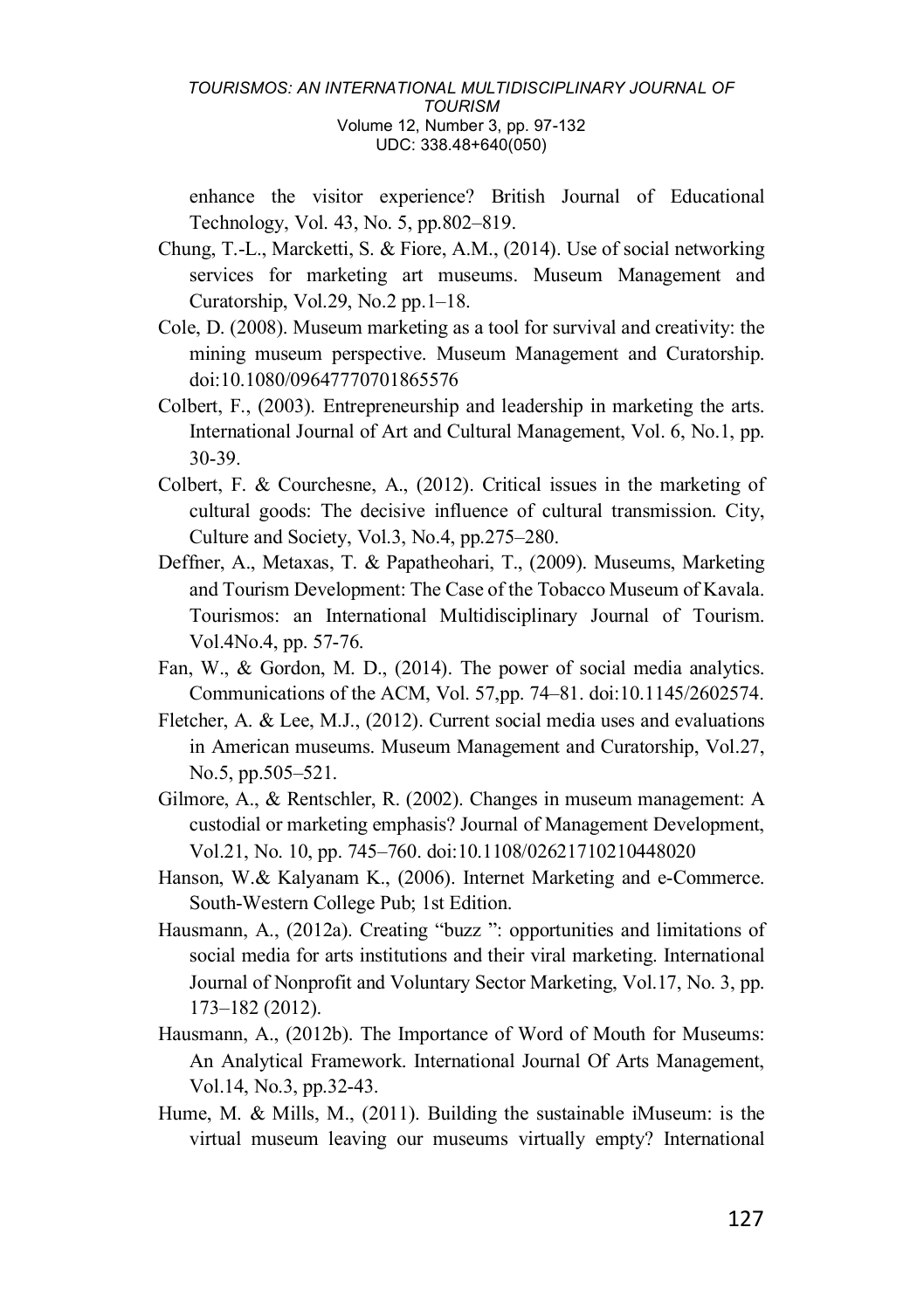Journal of Nonprofit and Voluntary Sector Marketing, Vol.16, No.3, pp.275–289.

- Jafari, A., Taheri, B. & vom Lehn, D., (2013). Cultural consumption, interactive sociality, and the museum. Journal of Marketing Management, Vol.29, No.15-16, pp.1729–1752.
- ICOM; International Council of Museums (2007). Available at: http://archives.icom.museum/definition.html [Accessed January 7, 2015].
- Kaplan, A.M. & Haenlein, M., (2010). Users of the world, unite! The challenges and opportunities of Social Media. Business Horizons, Vol.53, No.1, pp.59–68.
- Karnøe Søndergaard M. \* & Robert R. (2012). What are museums for ? Revisiting " Museums in a Troubled World ", Nordisk Museologi, No. 1, 2012, p. 20-35.
- Kawashima, N., (1998). Knowing the Public. A Review of Museum Marketing Literature and Research. Museum Management and Curatorship, Vol.17, No.1, pp.21–39.
- http://keyhole.co/
- Kim, J., (2012). A Study on Museum Visitors as Consumer Aspect. Green and Smart Technology with Sensor Applications, Vol.338, pp.386–391.
- Kotler, N., (2001). New Ways of Experiencing Culture: the Role of Museums and Marketing Implications. Museum Management and Curatorship, Vol.19, No.4, pp.417–425.
- Kotler, N.G., Kotler, P. & Kotler, W.I., (2008). Museum marketing and strategy: designing missions, building audiences, generating revenue and resources.USA: John Wiley & Sons.
- Lee, H.-K. (2005). Rethinking arts marketing in a changing cultural policy context. International Journal of Nonprofit and Voluntary Sector Marketing, Vol.10, pp. 151–164. doi:10.1002/nvsm.9
- Lee ,I., Lee,T. & Arcodia C., (2013). The effect of community attachment on cultural festival visitors' satisfaction and future intentions. Current Issues in Tourism,Vol. 17, No. 9, pp. 800-812
- Lehman, K. & Roach, G., (2011). The strategic role of electronic marketing in the Australian museum sector. Museum Management and Curatorship, Vol.26, No.3, pp.291–306.
- Lemel R., (2010). Social networking tools for marketing fine art. Paper presented at Allied Academies International Conference. Academy of Marketing Studies Las Vegas, USA: 13-16 October, 2010.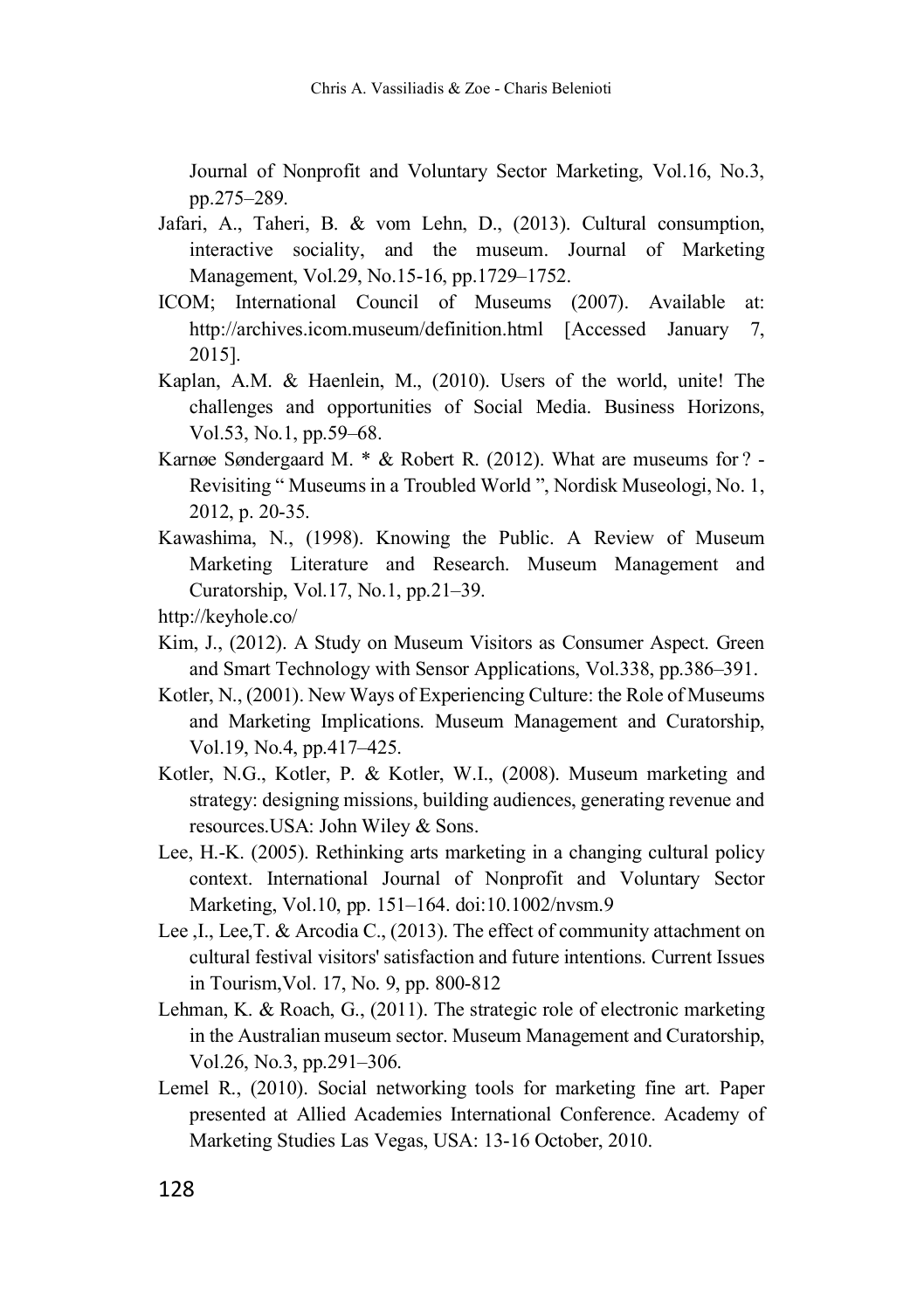- Lepouras, G. & Vassilakis, C., (2004). Virtual museums for all: employing game technology for edutainment. Virtual Reality, Vol.8, No.2, pp.96– 106.
- Mangold, W.G. & Faulds, D.J., (2009). Social media: The new hybrid element of the promotion mix. Business Horizons, Vol.52, No.4, pp.357– 365.
- Marty, P.F., (2008). Museum websites and museum visitors: digital museum resources and their use. Museum Management and Curatorship, Vol.23, No.1, pp.81–99.
- Marty, P.F., (2011). My lost museum: User expectations and motivations for creating personal digital collections on museum websites. Library & Information Science Research, Vol.33, No.3, pp.211–219.
- Mason, D.D.M. & McCarthy, C., (2008). Museums and the culture of new media: an empirical model of New Zealand museum websites. Museum Management and Curatorship, Vol.23, No.1, pp.63–80.
- McCall, V., & Gray, C. (2014). Museums and the "new museology": theory, practice and organisational change. Museum Management and Curatorship,  $Vol.29$ ,  $No.1$ ,pp.  $19-35$ . doi:10.1080/09647775.2013.869852
- Mclean, F. (1994). Services Marketing: the Case of Museums. The Service Industries Journal. doi:10.1080/02642069400000022
- McLean, F. (1995a). A marketing revolution in museums? Journal of Marketing Management, 11(6), pp. 601–616. doi:10.1080/0267257X.1995.9964370
- McLean, F. (1995b). Future directions for marketing in museums. International Journal of Cultural Policy, Vol.1, No.2, pp.355–368. doi:10.1080/10286639509357991
- McLean, F. C. (1993). Marketing in museums: A contextual analysis. Museum Management and Curatorship, Vol.12, No.1,pp. 11–27. doi:10.1080/09647779309515340
- Moretti, A., & Tuan, A., (2014). Social media marketing and relationship marketing: revolution or evolution? A first step analysis. Sinergie Journal, Vol. 93, No. (1),pp 115–137. Retrieved from http://www.sinergiejournal.it/pdf/93/08.pdf
- Museum Association, (2011). The Economy...Loves Museums. Culture. Available at: http://www.museumsassociation.org/download?id=165567 [Accessed January 7, 2015].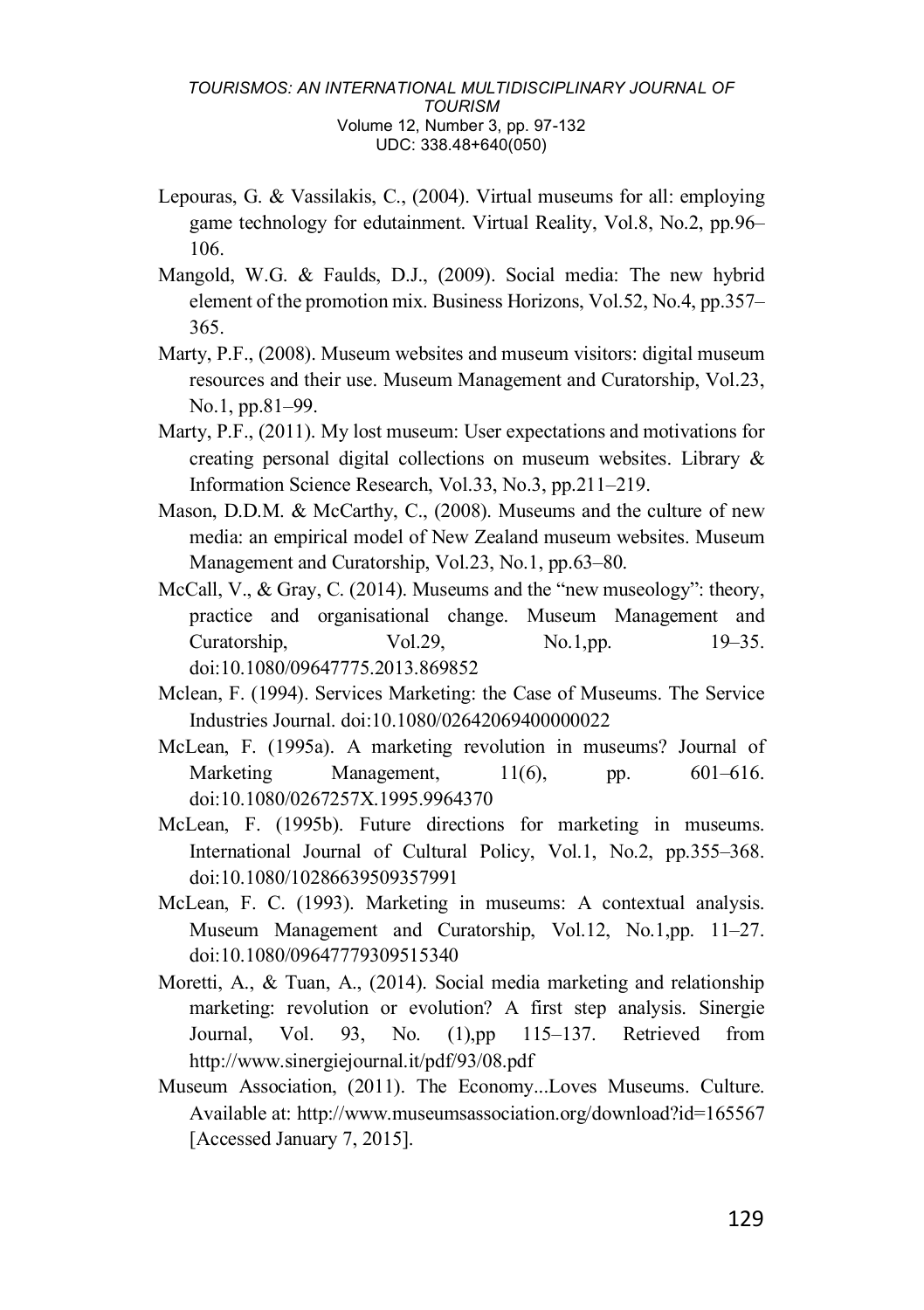- Nah, S. & Saxton, G.D., (2012). Modeling the adoption and use of social media by nonprofit organizations. New Media & Society, Vol.15, No.2, pp.294–313.
- Nair, M., (2011). Understanding and Measuring the Value of Social Media., Journal of Corporate Accounting & Finance, Vol.22, No.3, pp.45–51.
- Nosen, K., (2009). Do you follow: Impacts and implications of social media in museums. (June 2009). Available at: https://scholarsbank.uoregon.edu/xmlui/handle/1794/9339\nhttps://schol arsbank2.uoregon.edu/xmlui/handle/1794/9339 . [Accessed December 12, 2014].
- Osterman, M. Thirunarayanan, M. Ferris, Elizabeth C., Pabon, Lizette C., Paul, Natalie & Berger, R., (2012). Museums and Twitter: An exploratory qualitative study of how museums use Twitter for audience development and engagement. Journal of Educational Multimedia and Hypermedia, Vol.21, No.3, pp.241–255.
- Passebois, J. & Aurier, P., (2004). Building Consumer / Arts Institution Relationships: An Exploratory Study In Contemporary Art Museums. International Review on Public and Non Profit Marketing, Vol.1, No.2, pp.75–88.
- Pratt, A.C., (2012). A world turned upside down : the cultural economy, cities and the new austerity In A. Beauclair & and E. Mitchell, (Eds.) Smart, Creative, Sustainable, Inclusive: Territorial Development Strategies in the Age of Austerity. Brighton; UK: Regional Studies Association, pp. 13–19.
- Pett, D; (2012). Use of social media within the British Museum and the museum sector. In: Bonacchi, C, (Eds.) in Archaeology and Digital Communication: Towards Strategies of Public Engagement.. Archetype Publications: London, UK, pp. 83 – 102
- Quinton, S. & Fennemore, P., (2013). Missing a strategic marketing trick? The use of online social networks by UK charities. International Journal of Nonprofit and Voluntary Sector Marketing, Vol. 18, No. 1, pp.36–51.
- Rentschler, R., & Gilmore, A. (2002). Museums: Services Marketing Discovering, Vol.5, No. 1,pp. 62–72.
- Rentschler, R. & Osborne, A., (2008). Deakin Research Online. In marketing artertainment: Are Museums Jumping on the Brandwagon? Available at: http://dro.deakin.edu.au/eserv/DU:30019106/dejong-editors-2008.pdf [Accessed Februar 9, 2015].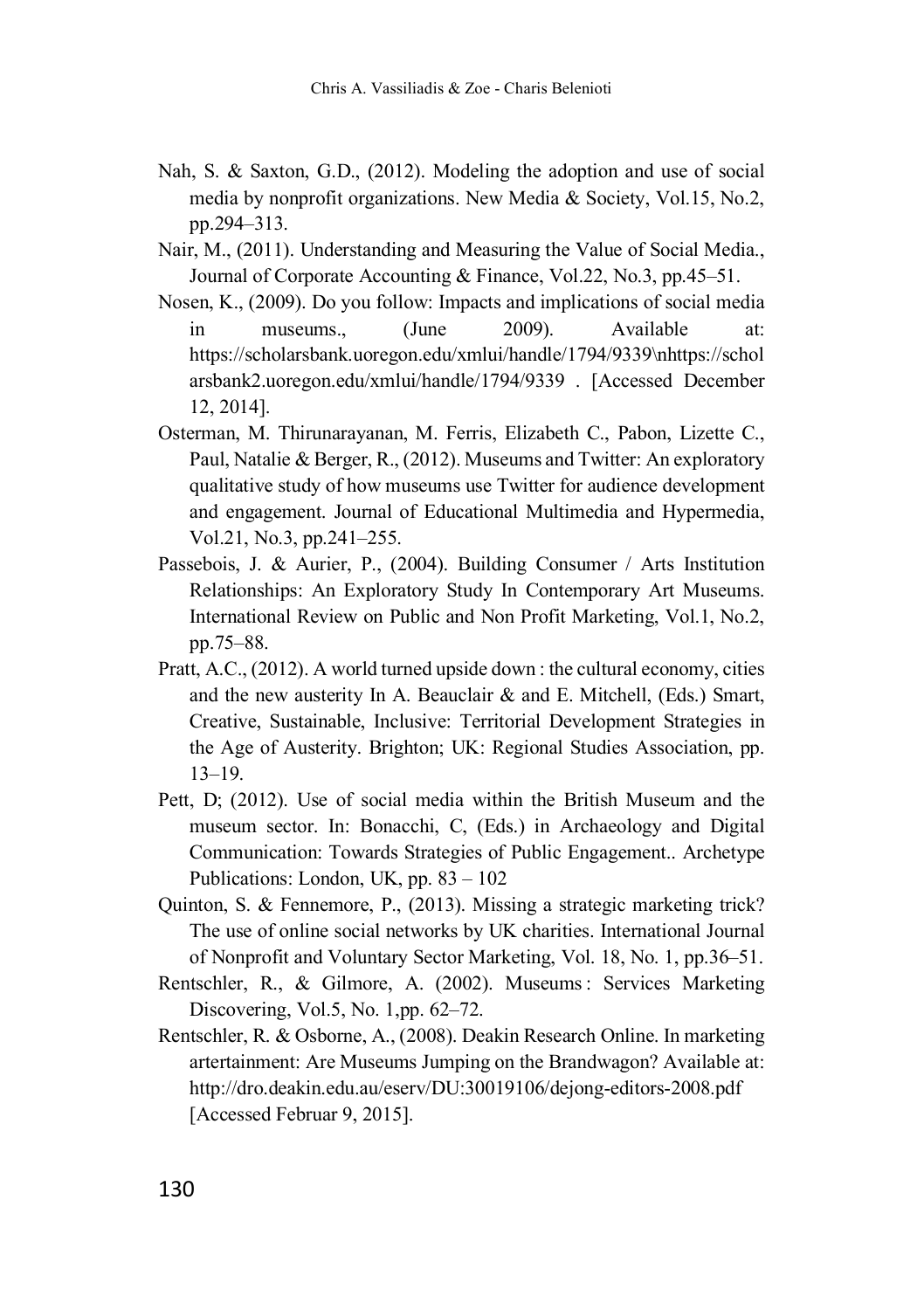- Resnick, M., (2004). Edutainment? No thanks. I prefer playful learning. MIT Media Laboratory, Associazione Civita Report on Edutainment, p.4.
- Russo, A., Watkins, J., Kelly, L., & Chan, S., (2007). Social media and cultural interactive experiences in museums. Nordisk Museologi, Vol.2007, No.1, pp.19–29.
- Russo, A., Watkins, J. & Groundwater, & Smith, S., (2009). The impact of social media on informal learning in museums. Educational Media International, Vol.46,No. 2, pp.153–166.
- Sabate, F., Berbegal-Mirabent, J., Cañabate, A., & Lebherz, P. R., (2014). Factors influencing popularity of branded content in Facebook fan pages. European Management Journal, 32(6), 1–11. doi:10.1016/j.emj.2014.05.001
- Sargeant A and Wymer W (2007) The Routledge Companion To Nonprofit Marketing, Routledge London.
- Srinivasan, R., Enote J., Becvar K. M., & Boast R., (2009). Critical and reflective uses of new media technologies in tribal museums. Museum Management and Curatorship, Vol.24, No.2, pp.161–181.
- Styliani, S., Liarokapis F., Kotsakis K. & Patias P., (2009). Virtual museums, a survey and some issues for consideration. Journal of Cultural Heritage, Vol.10, No.4, pp.520–528.
- Strauss, J., El- Ansary, A. & Frost ,R. (2006). E- Marketing. USA;NY: Pearson Prentice Hall, 4th Edition.
- Vassiliadis C.A. and Fotiadis T.A., (2008). Multiple Museum Construct Motivators: a Multivariable Analysis with Repertory Grid Analysis (RGA) Approach. Tourismos: An International Multidisciplinary Refereed Journal of Tourism, Vol.3, No.1, pp. 12–35.
- Venkatesh, A. and Meamber, L., (2006). Arts and aesthetics: Marketing and cultural production. Marketing Theory, Vol.6, No.1, pp.11–39. Available at: http://mtq.sagepub.com/cgi/doi/10.1177/1470593106061261 [Accessed January 6, 2015].
- Waters, R., (2010). The use of social media by nonprofit organizations: An examination from the diffusion of innovations perspective. In S. Dasgupta (Ed.), Social Computing: Concepts, Methodologies, Tools, and Applications. Hershey, PA: Information Science Reference, pp. 473-485.
- Waters, R.D., Burnett, E., Lamm, A., &.Lucas J., (2009). Engaging stakeholders through social networking: How nonprofit organizations are using Facebook. Public Relations Review, Vol. 35, No.2, pp.102–106.